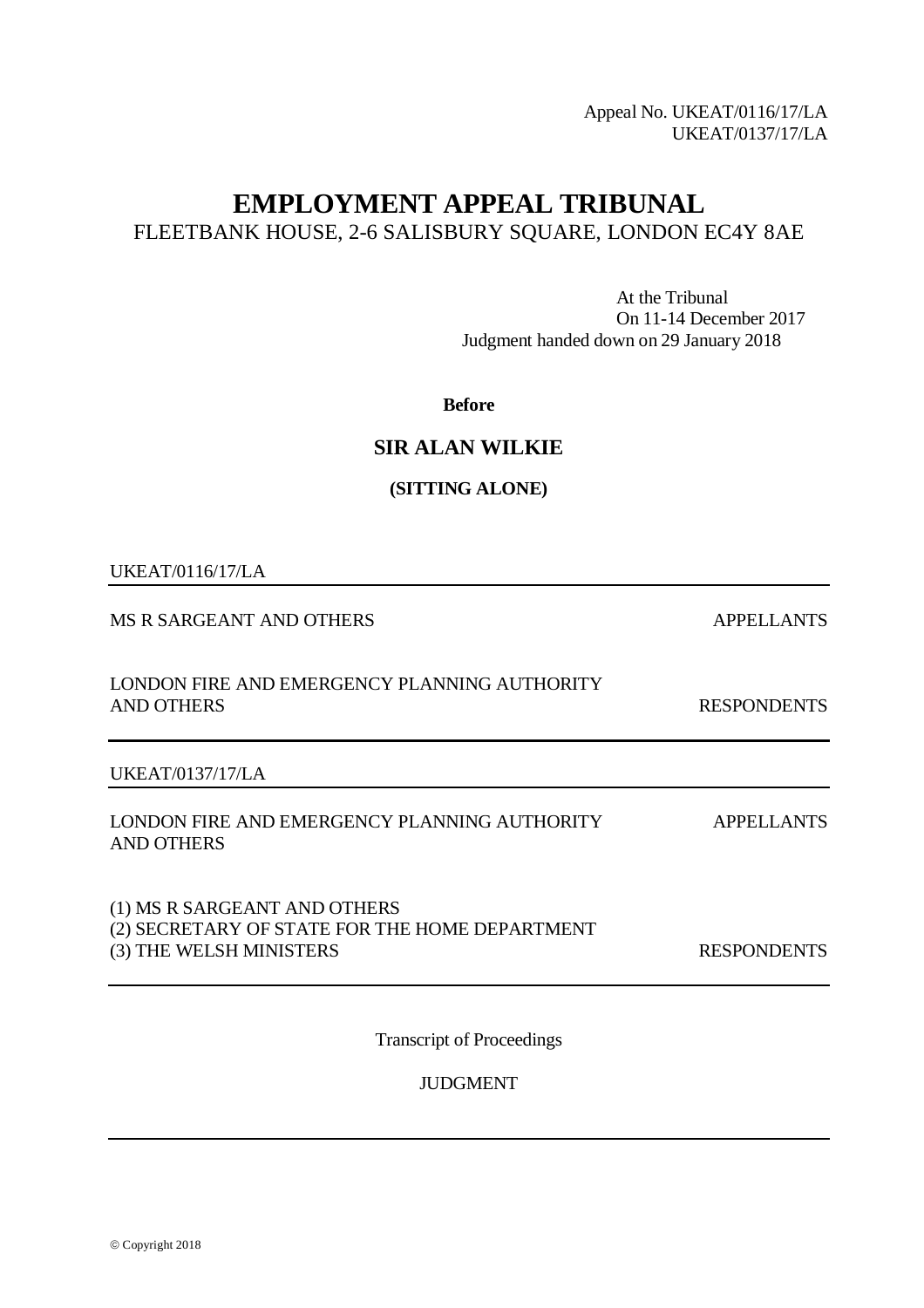# **APPEARANCES**

For Ms R Sargeant and Others MR ANDREW SHORT

(One of Her Majesty's Counsel) and MS LYDIA SEYMOUR (of Counsel) Instructed by: Walkers Solicitors Satins Hill Oast Spongs Lane Sissinghurst Kent TN17 2AH

For London Fire and Emergency Planning Authority and Others

MR ADRIAN LYNCH (One of Her Majesty's Counsel) Instructed by: Bevan Brittan LLP Kings Orchard 1 Queen Street **Bristol** BS2 0HQ

For Secretary of State for the Home Department and The Welsh Ministers

MR JOHN CAVANAGH (One of Her Majesty's Counsel) and MR RAYMOND HILL (of Counsel) and MS KATHERINE APPS (of Counsel) Instructed by: Government Legal Department One Kemble Street London WC2B 4TS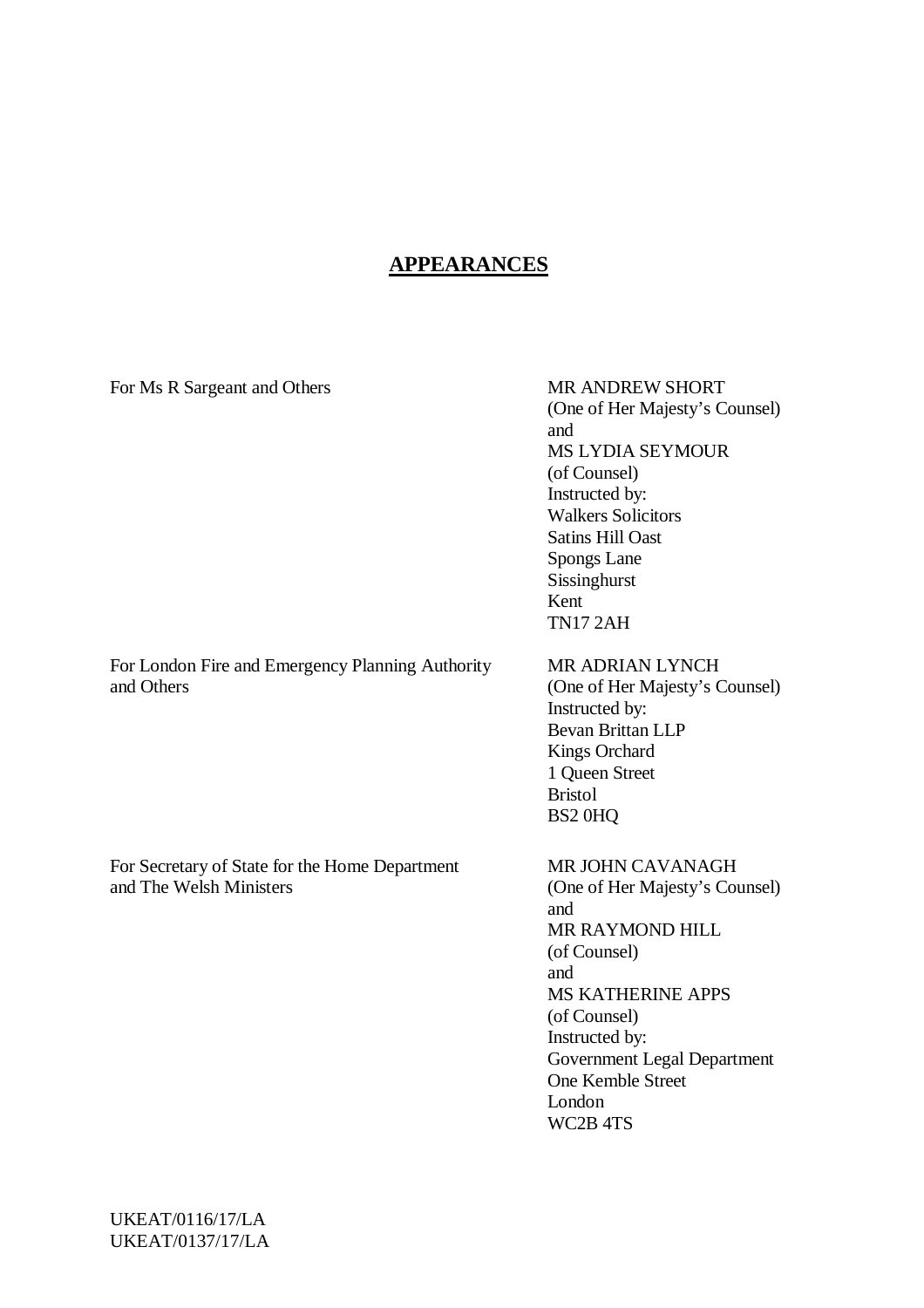#### **SUMMARY**

#### **AGE DISCRIMINATION**

1. The Employment Tribunal did not err in law in concluding that the  $5<sup>th</sup>$  and  $6<sup>th</sup>$ Respondents were pursuing legitimate aims in devising and implementing the transitional arrangements in respect of the new pension scheme even though they had a discriminatory impact on grounds of age.

2. The Respondents, by so doing, could potentially justify that discriminatory effect provided, applying the appropriate level of scrutiny, the Employment Tribunal concluded that the means adopted were proportionate.

3. The Employment Tribunal erred in law in applying, on the issue of proportionality, only the level of scrutiny described in the decisions of the ECJ and the CJEU and by declining to apply the level of scrutiny described in the domestic case law. The Employment Tribunal inappropriately only applied a "margin of discretion" approach when considering whether the actions of the Fifth and Sixth Respondents were proportionate.

4. The appeal succeeds on the limited basis described in 3 above.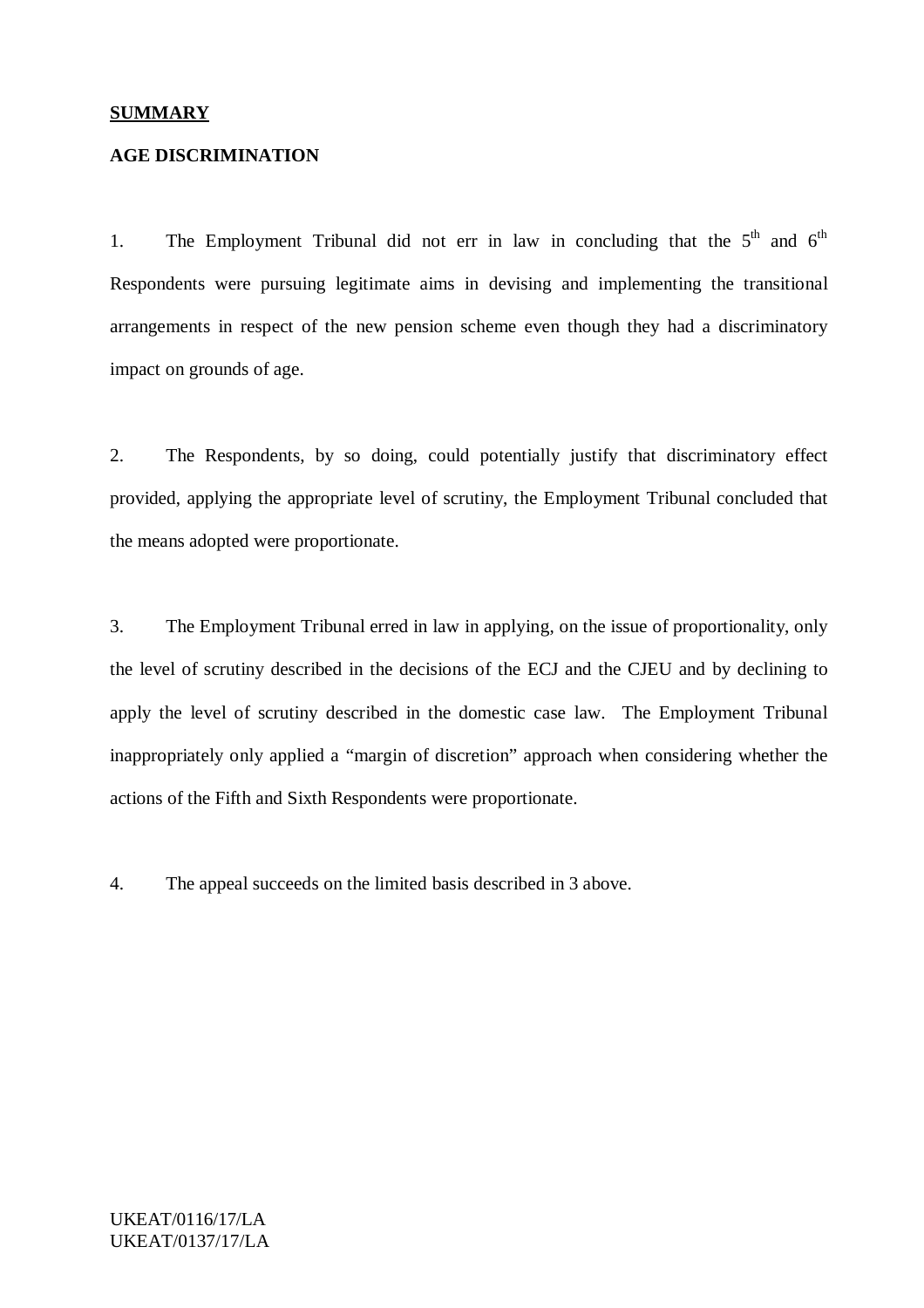#### **SIR ALAN WILKIE**

**A**

**B**

**C**

**D**

**E**

**F**

**G**

**H**

#### **Chapter 1. Introduction**

1. These are appeals against decisions of the Employment Tribunal entered on the Register on  $14^{\text{th}}$  February 2017:

> **"(i) The treatment of the Claimants by the transitional provisions included in the Firefighters [sic] Pension Scheme 2015 is a proportionate means of achieving a legitimate aim and, accordingly, the claims of direct age discrimination fail.**

**(ii) The claims for equal pay fail.**

**(iii) The claims of indirect discrimination on the grounds of sex and/or race fail.**

**(iv) The piggyback claims for equal pay fail."**

2. There is also an appeal against a decision of the Employment Tribunal on a Preliminary issue entered on the Register on  $22<sup>nd</sup>$  June 2016 which amongst other things decided:

> **"(i) Paragraph 1(1) of Schedule 22 to the Equality Act 2010 does not bar the Claimants from bringing their claims of less favourable treatment on the grounds of age which will proceed to a hearing."**

The parties are agreed that this appeal should not be heard pending the outcome of the appeals against the decisions of 14 February 2017.

3. The claims which the Tribunal dismissed on  $14<sup>th</sup>$  February 2017 concerned the transitional provisions contained within the Firefighters' Pension Scheme 2015 (NFPA) and the Firefighters' Pension Scheme (Wales) 2015. These appeals have, for reasons of convenience, been listed and heard consecutively with appeals in respect of similar claims arising from the transitional provisions in respect of the new Judicial Pension Scheme contained in the **Judicial Pensions Regulations 2015** (NJPS). This is because there is a common background and a number of common issues which should be considered and decided by the same composition of the EAT.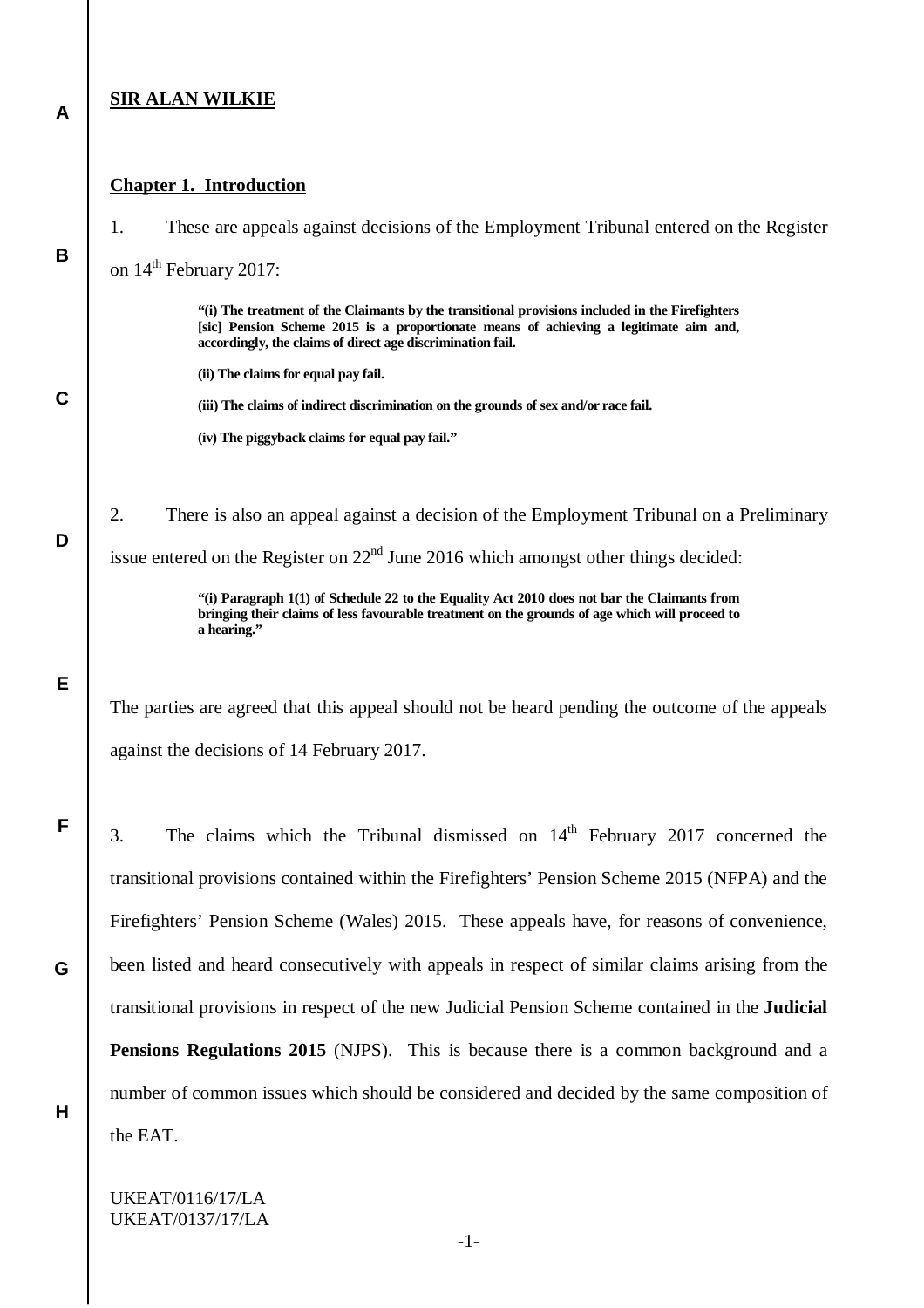4. The appeal in respect of the Schedule 22 issue, the subject of the Preliminary decision, does not arise for determination in the Judicial Pension Scheme litigation.

5. The Claimants in the Firefighters' litigation are five in number and are lead cases in litigation in which the number of claims total more than five thousand in England and Wales. There are three English lead cases, Sargeant, Bebbington and Bygrave and two Welsh lead cases, Dodds and McEvoy. The first four Respondents are the relevant employing Fire and Rescue Authorities (FRAs). The Fifth and Sixth Respondents are the relevant Government departments which are now responsible under the **Public Services Pensions Act 2013** for establishing Schemes for the payment of pensions to Firefighters in England and Wales. These cases are test cases in England and Wales.

#### **Chapter 2. The Background**

6. In March 2011 the Independent Public Services Pension Commission (IPSPC) published a review of Public Sector Pensions, the Hutton Report. It recommended wholesale public sector pension reform in order to place those pensions on a more sustainable footing. The Government accepted the recommendations of the Report and enacted pension reforms through the **Public Service Pensions Act 2013**.

7. At paragraph 7.34, the Report stated as follows:

**"The Commission's expectation is that existing members who are currently in their 50s should, by and large, experience fairly limited change to the benefit which they would otherwise have expected to accrue by the time they reach their current scheme NPA. This would particularly be the case if the final salary link is protected for past service, as the Commission recommends. This limitation of impact will also extend to people below age 50, proportionate to the length of time before they reach their NPA. Therefore, special protections for members over a certain age should not be necessary. Age discrimination legislation also means that it is not possible in practice to provide protection from change for members who are already above a certain age."**

UKEAT/0116/17/LA UKEAT/0137/17/LA

**A**

**B**

**C**

**D**

**E**

**F**

**G**

**H**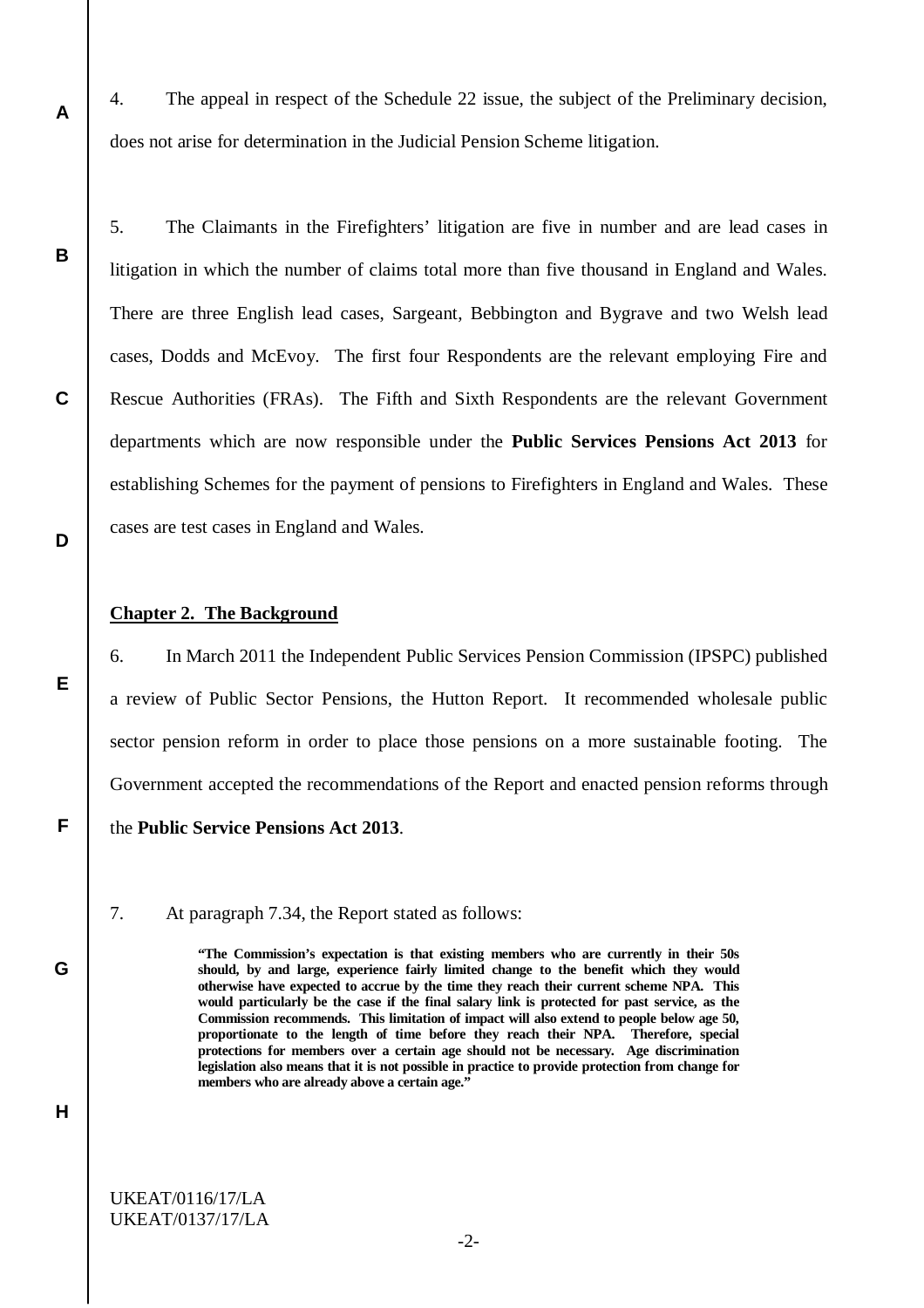| $\mathsf{A}$ | 8.  | Paragraph 1.132 of the Budget Report of the Government dated 23 <sup>rd</sup> March 2011 read as                                                                                                                                                                                                                                                                                                                                                                                                                                                                                                                                                                                  |  |  |  |  |
|--------------|-----|-----------------------------------------------------------------------------------------------------------------------------------------------------------------------------------------------------------------------------------------------------------------------------------------------------------------------------------------------------------------------------------------------------------------------------------------------------------------------------------------------------------------------------------------------------------------------------------------------------------------------------------------------------------------------------------|--|--|--|--|
|              |     | follows:                                                                                                                                                                                                                                                                                                                                                                                                                                                                                                                                                                                                                                                                          |  |  |  |  |
| B            |     | "The Government accept Lord Hutton's recommendations as a basis for consultation of<br>public sector workers, trade unions and others, recognising that the position of the uniformed<br>services will require particularly careful consideration.<br>The Government will set out<br>proposals in the autumn that are affordable, sustainable and fair to both the public sector<br>workforce and the taxpayer."                                                                                                                                                                                                                                                                  |  |  |  |  |
|              | 9.  | The Government published a Green Paper on $2nd$ November 2011. It contained a                                                                                                                                                                                                                                                                                                                                                                                                                                                                                                                                                                                                     |  |  |  |  |
|              |     | foreword by the Chief Secretary to the Treasury in which he said:                                                                                                                                                                                                                                                                                                                                                                                                                                                                                                                                                                                                                 |  |  |  |  |
| $\mathbf C$  |     | "I believe it is right that we protect those public service workers who, as of 1 <sup>st</sup> April 2012, have<br>ten years or less to their pension age. It is my objective that these people see no change in<br>when they can retire, or any decrease in the amount of pension they receive at their normal<br>pension age "                                                                                                                                                                                                                                                                                                                                                  |  |  |  |  |
| D            | 10. | The Chief Secretary to the Treasury also made a statement in Parliament on the same                                                                                                                                                                                                                                                                                                                                                                                                                                                                                                                                                                                               |  |  |  |  |
|              |     | day, 2 <sup>nd</sup> November 2011, recorded in Hansard as follows:                                                                                                                                                                                                                                                                                                                                                                                                                                                                                                                                                                                                               |  |  |  |  |
| Е            |     | "In addition, I have listened to the argument that those closest to retirement should not have<br>to face any change at all. That is the approach that has been taken over the years in relation<br>to increases to the state pension age, and I think it is fair to apply that here too. I can also<br>announce that Scheme negotiations will be given the flexibility, outside the costs ceiling, to<br>deliver."                                                                                                                                                                                                                                                               |  |  |  |  |
|              | 11. | On the same day the Chief Secretary to the Treasury wrote to the TUC General                                                                                                                                                                                                                                                                                                                                                                                                                                                                                                                                                                                                      |  |  |  |  |
|              |     | Secretary in the following terms:                                                                                                                                                                                                                                                                                                                                                                                                                                                                                                                                                                                                                                                 |  |  |  |  |
| F            |     | "9.  I have accepted your argument that there should be transitional protection. It is my<br>objective to ensure that those closest to retirement should not have any detriment either to<br>when they can retire nor any decrease in the amount of pension they receive at their current<br>Normal Pension Age. Over and above the costs ceiling, the Government's objective is to<br>provide this protection to those who on 1 April 2012 are within ten years of Normal Pension<br>Age. Schemes and unions should discuss the fairest way of achieving this objective, and for<br>providing some additional protection for those who are just over ten years from their Normal |  |  |  |  |
| G            |     | Current Pension Age. I would be willing to consider tapering of transitional protection over a<br>further three to four years. Full account must be taken of equalities impacts and legislation,<br>while ensuring that costs to the taxpayer in each and every year should not exceed the OBR<br>forecasts for public service pension costs – i.e. those forecasts made before the further reform<br>set out in this letter                                                                                                                                                                                                                                                      |  |  |  |  |
|              |     | 11.  The Government's offer is conditional on reaching agreement. If agreement has not<br>been reached, we may need to revisit our current proposals."                                                                                                                                                                                                                                                                                                                                                                                                                                                                                                                            |  |  |  |  |
| Н            |     |                                                                                                                                                                                                                                                                                                                                                                                                                                                                                                                                                                                                                                                                                   |  |  |  |  |
|              |     | <b>UKEAT/0116/17/LA</b><br><b>UKEAT/0137/17/LA</b>                                                                                                                                                                                                                                                                                                                                                                                                                                                                                                                                                                                                                                |  |  |  |  |

-3-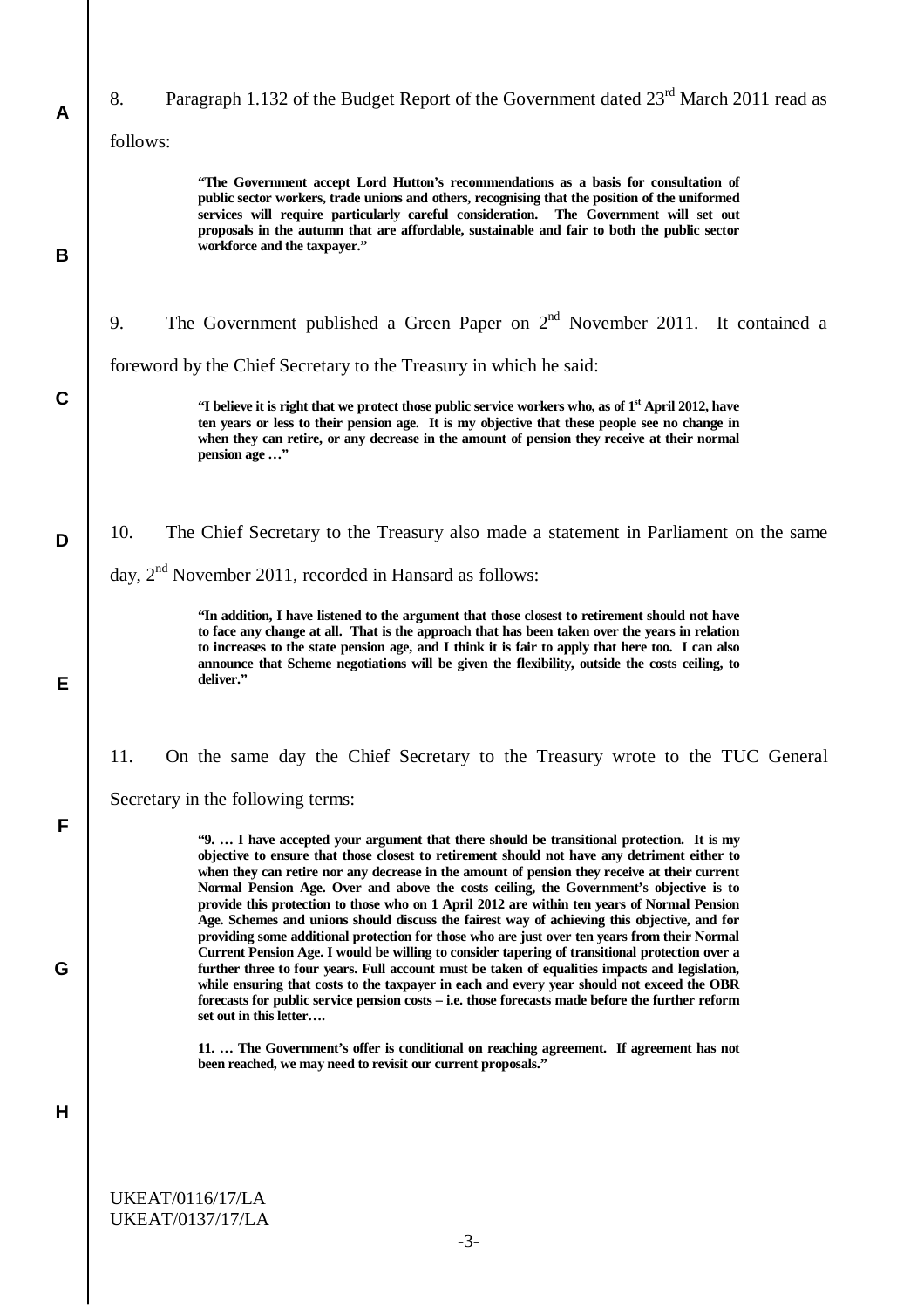#### **Chapter 3. The Changes in Pension Provision Including Transitional Provisions**

12. The Firefighters' Pension Scheme (FPS) is set out in the Firefighters' Pension Scheme

Order 1992. That Order provided for a Scheme containing the following essential elements:

**"(a) Pension benefits were calculated on the basis of final salary.**

**(b) It provided for an annual pension of one sixtieth of the Firefighter's final pensionable pay accrued during the first twenty years of service and thereafter two sixtieths up to a maximum of forty years accrual giving an effective accrual rate for most members of the Scheme of one forty fifth of final pensionable pay for each year of active membership.**

**(c) It provided for a lump sum to be payable which was commutable at retirement based on rates applicable according to the member's age.**

**(d) Normal pension age: the date upon which a person could retire and take their accrued pension with no penalties for early retirement; was fifty five, with an ability to retire from age fifty with no penalties provided the member had accrued twenty five years of service. A deferred pension age, at which a member who had opted out of active membership or left service before retirement could take an immediate and unreduced pension, was sixty."**

13. The FPS closed to new members on  $1<sup>st</sup>$  April 2006. The Firefighters' Pension Scheme 2006 was less favourable and more in line with the Hutton Recommendations. The Claimants all commenced membership of the FPS prior to  $1<sup>st</sup>$  April 2006 and remained in membership of that scheme on  $1<sup>st</sup>$  April 2012.

14. The new Firefighters' Pension Scheme 2015 (NFPS) is established by the **Firefighters' Pension Scheme (England) Regulations 2014.** It came into force on 1<sup>st</sup> April 2015. It is less

generous than the FPS. In particular:

- (a) Pension benefits are calculated on the basis of career average earnings rather than final salary.
- (b) There is an annual accrual rate of 1/59.7 as opposed to 1/45.
- (c) The normal pension age is sixty as opposed to fifty five.
- (d) The deferred pension age is sixty five or the higher state pension age.

**H**

**A**

**B**

**C**

**D**

**E**

**F**

**G**

UKEAT/0116/17/LA UKEAT/0137/17/LA

-4-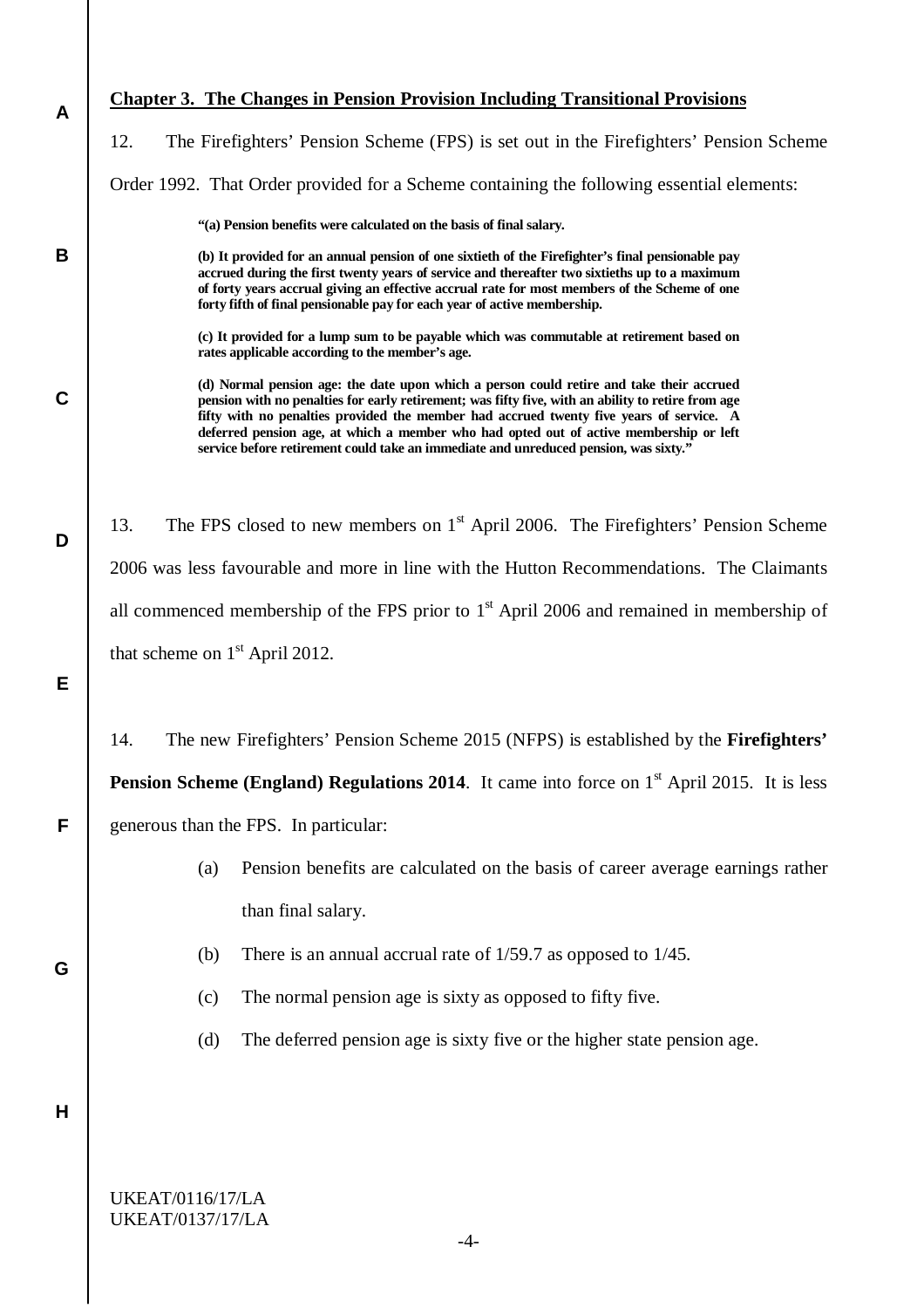15. The **2015 Scheme Regulations** contain provisions by which certain members who were active members of the FPS on  $31<sup>st</sup>$  March 2015 are excluded from the NFPS but continue to be active members of the FPS as amended by the Transitional and Consequential Provisions Regulations of 2014 which provide for members to be treated differently depending on the date upon which they will reach their normal pension age. The effect of those provisions is to create three different groups defined by the age of the individual member. The members of each group are treated differently in respect of pension arrangements from 1<sup>st</sup> April 2015 as follows:

- (a) Group 1 comprises active members of the FPS who were born on or before  $1<sup>st</sup>$ April 1967. These members are entitled to full protection and remain entitled to continuing active membership of the FPS without the limit of time;
- (b) Group 2 comprises active members of the FPS who were born after  $1<sup>st</sup>$  April 1967 but before  $2<sup>nd</sup>$  April 1971. These members are entitled to tapered protection by which they are entitled to remain active members of the FPS for an additional 53 days for each month by which their age on  $1<sup>st</sup>$  April 2012 was over forty one;
- (c) Group 3 are active members of the FPS who were born after  $1<sup>st</sup>$  April 1971. These members receive no transitional protection but are transferred to the NFPS in respect of all pensionable service from  $1<sup>st</sup>$  April 2015 unless they decide to opt out of pensionable service altogether.

16. Thus, Firefighters who are fully protected are treated more advantageously than those who are partially protected pursuant to the tapering provisions and those who are wholly unprotected. Those who are partially protected are more advantageously treated than those who are wholly unprotected but are treated disadvantageously in comparison to those who are fully protected. Those who are wholly unprotected are treated disadvantageously to those who are

UKEAT/0116/17/LA UKEAT/0137/17/LA

**A**

**B**

**C**

**D**

**E**

**F**

**G**

**H**

-5-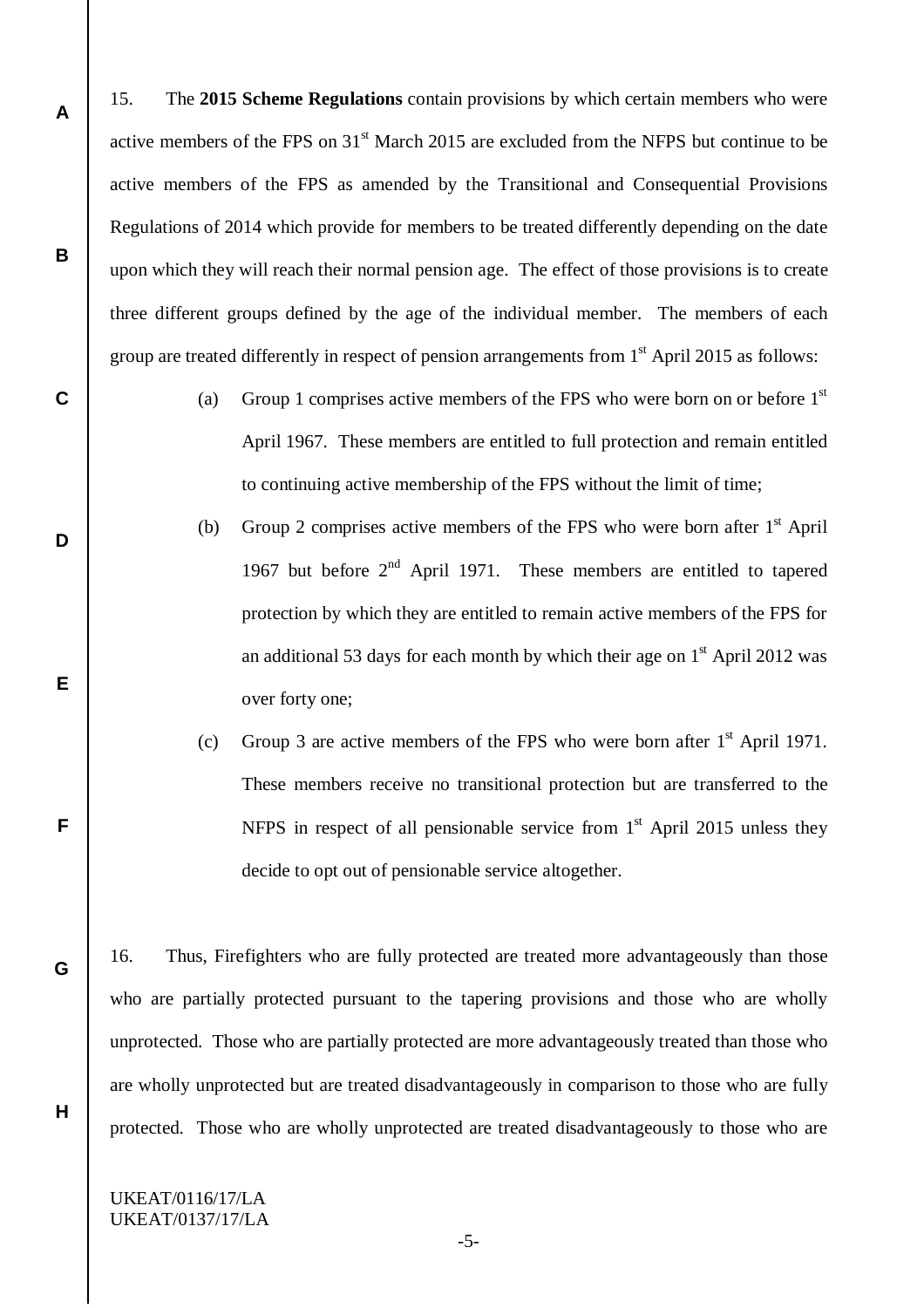fully protected and those who are partially protected under the taper. In each case the determining factor, whether a person is advantageously or disadvantageously treated, is their date of birth i.e. their age.

# **Chapter 4. The Relevant Provisions of the** *Equality Act 2010* **and European Union Legislation**

# Direct Age Discrimination

**A**

**B**

**C**

**D**

**E**

**F**

**G**

**H**

17. Article 2 of the Equality Directive 2000/78 provides:

**"1. For the purposes of this Directive, the 'principle of equal treatment' shall mean that there shall be no direct or indirect discrimination whatsoever on any of the grounds referred to in Article 1.**

**2. For the purposes of paragraph 1: (a) direct discrimination shall be taken to occur where one person is treated less favourably than another is, has been or would be treated, in a comparable situation, on any of the grounds referred to in Article 1 …"**

The grounds in Article 1 include age.

#### 18. Article 6 provides:

**"1. Notwithstanding Article 2(2), Member States may provide that differences of treatment on grounds of age shall not constitute discrimination, if, within the context of national law, they are objectively and reasonably justified by a legitimate aim, including legitimate employment policy, labour market and vocational training objectives, and if the means of achieving that aim are appropriate and necessary."**

19. Section 13 of the **Equality Act 2010** provides:

**"(1) A person (A) discriminates against another (B) if, because of a protected characteristic, A treats B less favourably than A treats or would treat others.**

**(2) If the protected characteristic is age, A does not discriminate against B if A can show A's treatment of B to be a proportionate means of achieving a legitimate aim."**

#### **Chapter 5. The Relevant Pension Legislation**

20. Section 10 of the **Public Service Pensions Act 2013** provides:

**"(1) The normal pension age of a person under a scheme under section 1 must be -**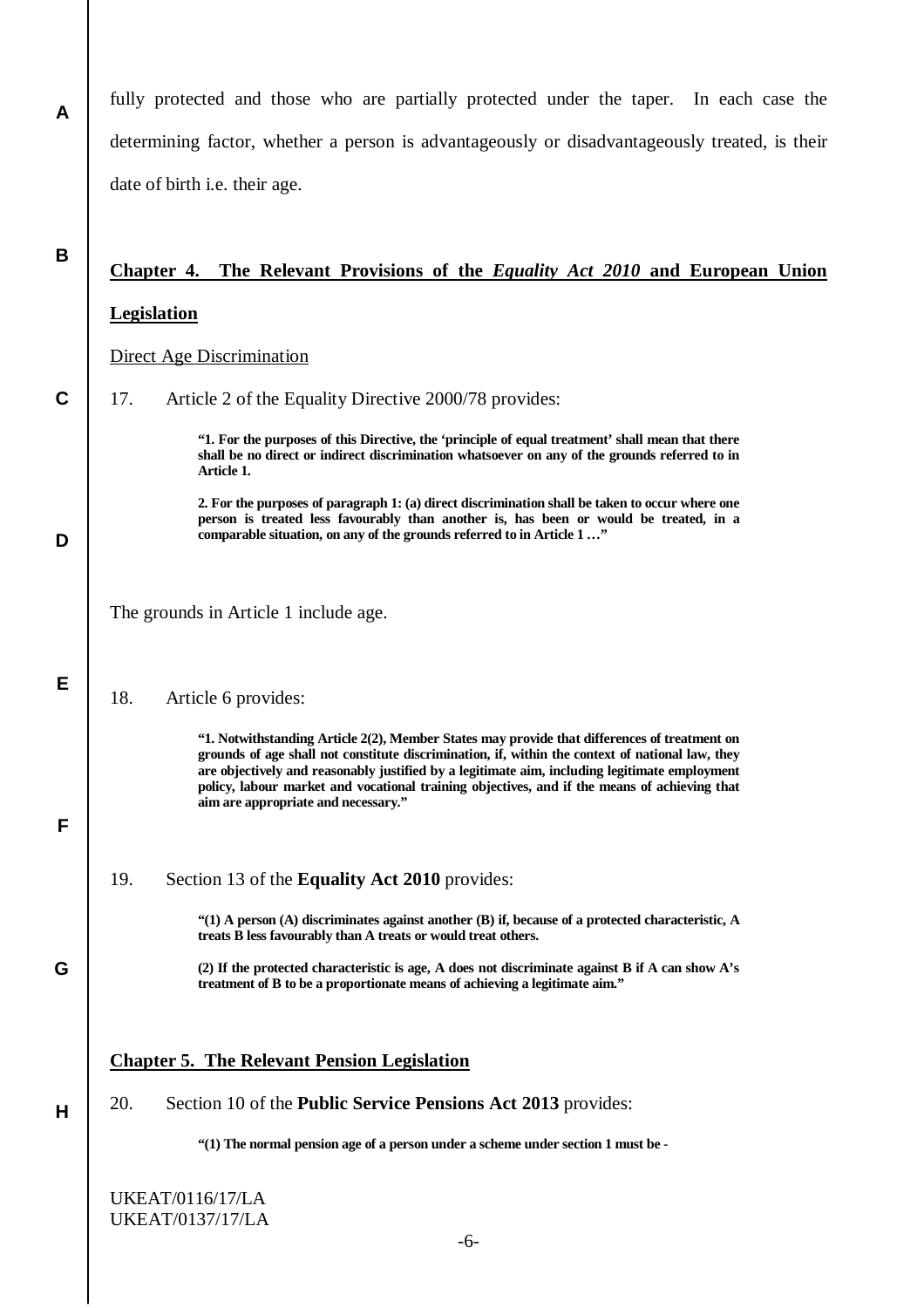| A | (a) the same as the person's state pension age, or                                                                                                                                                                                                                |  |  |  |  |
|---|-------------------------------------------------------------------------------------------------------------------------------------------------------------------------------------------------------------------------------------------------------------------|--|--|--|--|
|   | $(b)$ 65, if that is higher.                                                                                                                                                                                                                                      |  |  |  |  |
|   | $(2)$ Subsection $(1)$ does not apply in relation to -                                                                                                                                                                                                            |  |  |  |  |
|   | (a) fire and rescue workers who are firefighters                                                                                                                                                                                                                  |  |  |  |  |
|   | The normal pension age of such persons under a scheme under section 1 must be 60."                                                                                                                                                                                |  |  |  |  |
| B |                                                                                                                                                                                                                                                                   |  |  |  |  |
|   | 21.<br>Section 18 allows for protective measures to be put in place for some members of pre-                                                                                                                                                                      |  |  |  |  |
|   | existing Schemes and provides:                                                                                                                                                                                                                                    |  |  |  |  |
| C | $(1)$ No benefits are to be provided under an existing scheme to or in respect of a person in<br>relation to the person's service after the closing date.                                                                                                         |  |  |  |  |
|   |                                                                                                                                                                                                                                                                   |  |  |  |  |
|   | 4. The closing date is -                                                                                                                                                                                                                                          |  |  |  |  |
|   |                                                                                                                                                                                                                                                                   |  |  |  |  |
| D | (b) 31 March 2015                                                                                                                                                                                                                                                 |  |  |  |  |
|   | This is subject to subsection (7).                                                                                                                                                                                                                                |  |  |  |  |
|   | 5. Scheme regulations may provide for exceptions to subsection (1) in the case of -                                                                                                                                                                               |  |  |  |  |
| E | (a) persons who are members of an existing scheme, or who were eligible to be<br>members of such a scheme, immediately before 1 April 2012.                                                                                                                       |  |  |  |  |
|   | $\cdots$                                                                                                                                                                                                                                                          |  |  |  |  |
|   | 6. Exceptions under subsection (5)  may, in particular, be framed by reference to the<br>satisfaction of a specified condition (for example, the attainment of normal pension age under<br>the existing scheme or another specified age) before a specified date. |  |  |  |  |
|   | 7. Where an exception to subsection (1) is framed by reference to the satisfaction of a specified<br>condition before a specified date, scheme regulations may also provide for a different closing<br>date for persons in whose case the condition -             |  |  |  |  |
| F | (a) is not satisfied before the specified date, but                                                                                                                                                                                                               |  |  |  |  |
|   | (b) is satisfied no more than 4 years after that date.                                                                                                                                                                                                            |  |  |  |  |
|   | 8. Provision made under subsection $(5)$ or $(7)$ may in particular be made by amending the<br>relevant existing scheme."                                                                                                                                         |  |  |  |  |
|   |                                                                                                                                                                                                                                                                   |  |  |  |  |
| G | 22.<br>These provisions in the primary legislation, and in particular section 18, are the means                                                                                                                                                                   |  |  |  |  |
|   | by which a discretion is given for the Scheme regulations to provide for protection, whether full                                                                                                                                                                 |  |  |  |  |
|   | or tapering, by reference of the person's age. In the case of the Firefighters, the protection was                                                                                                                                                                |  |  |  |  |
| Н | provided for by the Regulations, the effect of which I have described. The provision of                                                                                                                                                                           |  |  |  |  |
|   | transitional protection is inconsistent with the recommendation of the Hutton Report, but is                                                                                                                                                                      |  |  |  |  |
|   | <b>UKEAT/0116/17/LA</b>                                                                                                                                                                                                                                           |  |  |  |  |
|   | <b>UKEAT/0137/17/LA</b><br>$-7-$                                                                                                                                                                                                                                  |  |  |  |  |
|   |                                                                                                                                                                                                                                                                   |  |  |  |  |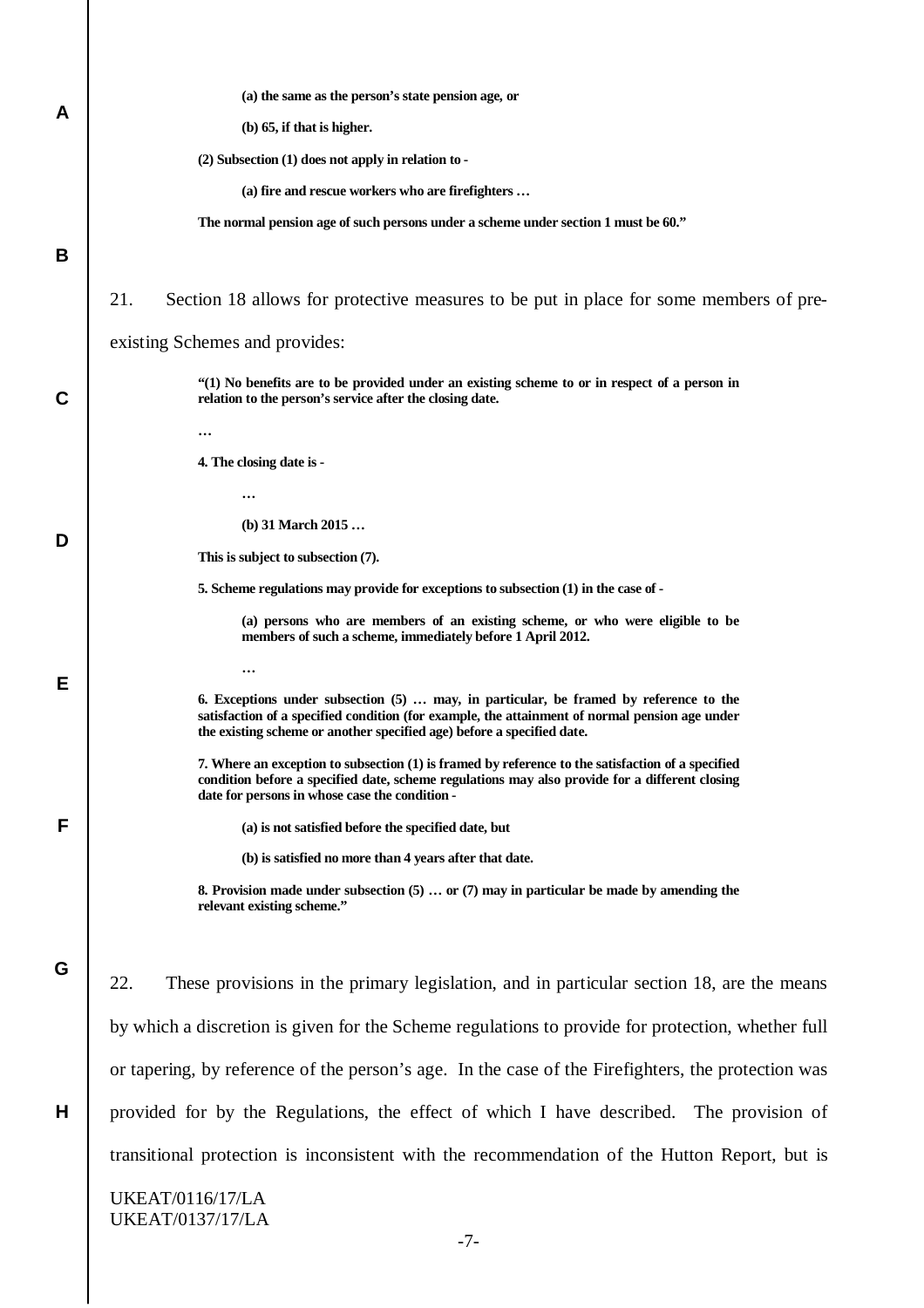consistent with the statements of the Chief Secretary to the Treasury dated  $2<sup>nd</sup>$  November 2011. Each of the Claimants is an unprotected Firefighter who ceased to accrue benefits in the FPS on 1<sup>st</sup> April 2015 because they were aged forty four or below on that date and below forty one on 1<sup>st</sup> April 2012. Their comparators are Firefighters who were aged forty eight or more on 1<sup>st</sup> April 2015 and forty five or more on  $1<sup>st</sup>$  April 2012 and so were entitled to full protection and continued to accrue benefits in the FPS. The comparators also include Firefighters who were aged forty four or more, but below forty eight, on  $1<sup>st</sup>$  April 2015, who were entitled to tapered protection by which they were able to continue to accrue benefits in the FPS for a limited period.

23. It is common ground that the Claimants have been treated less favourably on grounds of age as a result of their exclusion from the FPS, wholly or in part. Their treatment comprises unlawful age discrimination, unless the Respondents could show that their treatment of the Firefighter Claimants fell within section 13(2) of the **Equality Act 2010**, as informed by Article 6(1) of the Equality Directive 2000/78.

#### **Chapter 6. The Claimants' Claim**

24. The Claimants' claim for age discrimination before the ET was on the basis that the effect of the change in the pension arrangements, reflected in the NFPS, coupled with their exclusion, on grounds of age, from the protection given by the transitional provisions meant that they were less favourably treated because of their age than those who fell within the fully protected or the partially protected group and that such less favourable treatment did not fall within the defence provided by section 13(2) of the **2010 Act**.

**H**

**A**

**B**

**C**

**D**

**E**

**F**

**G**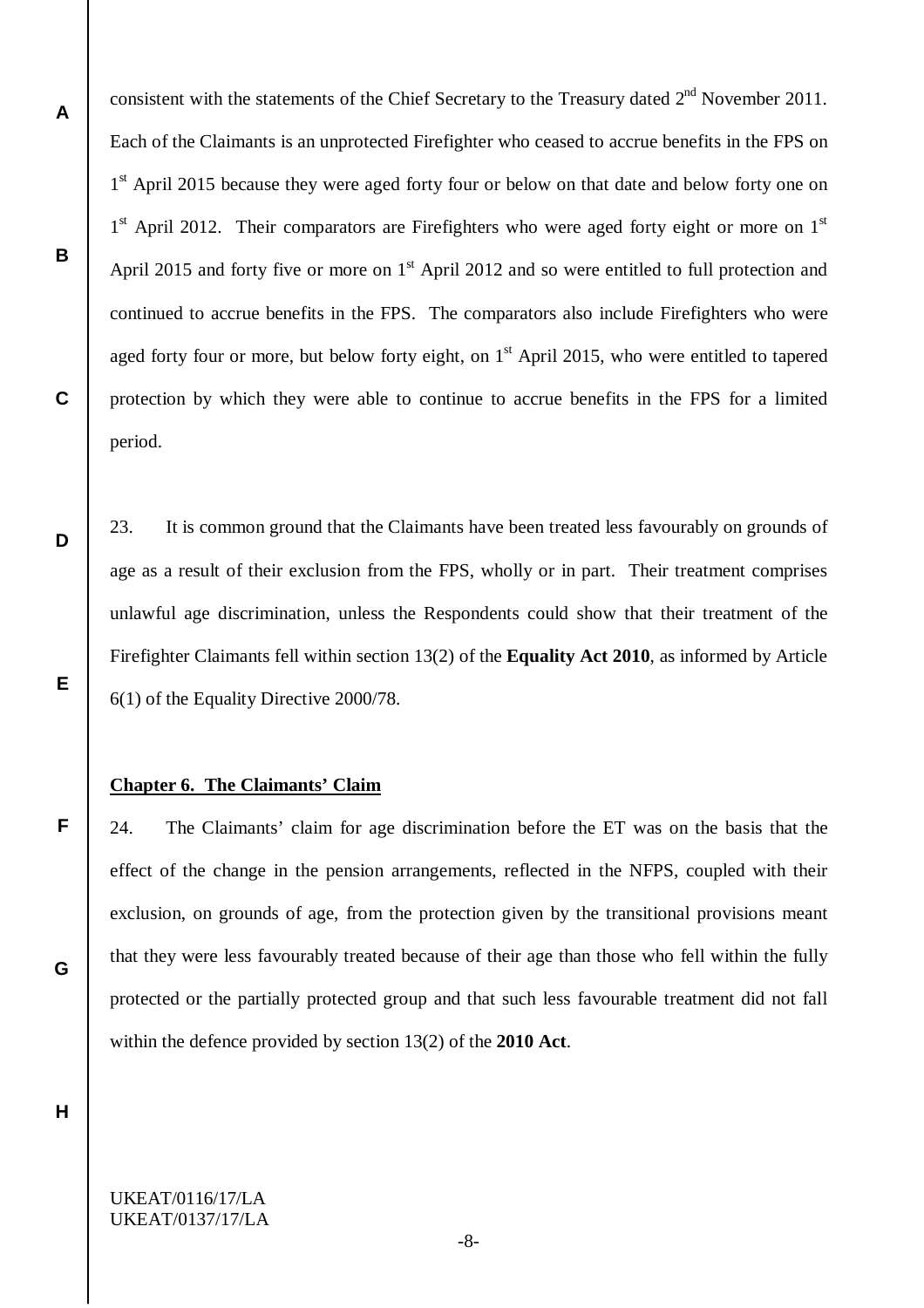#### **Chapter 7. The Respondents' Case**

**A**

**B**

**C**

**D**

**E**

**F**

**G**

25. The main burden of defending these claims was borne by the Fifth and Sixth Respondents. The implementation of the pension reforms across the public sector was the result of decisions made by the Government and Parliament to give effect to social policy objectives, including, they contended, political, economic, social, demographic, efficiency, and budgetary considerations.

26. The Respondents acknowledged that, as a result of the reforms, the terms on which members of public service pension schemes now accrue benefits are, in most cases, less advantageous than previously. The Respondents pointed out that the Claimants do not challenge the public sector pension reforms themselves, but challenge their exclusion from the protection given by transitional provisions under which certain existing members of pension schemes, on grounds of age, were permitted to remain members of the FPS after the introduction of the new schemes (either for the remainder of their careers or for a specified period), whereas other existing members of the FPS ceased immediately to be members and were permitted to transfer to the NFPS.

27. The Respondents, before the ET, argued that the transitional provisions involved recognition by the Government that scheme members closest to normal pension age have less time to make the necessary lifestyle and financial adjustments, that it was appropriate to provide protection from the effect of the reforms for those scheme members. Accordingly they argued that they fell within the defence provided by section 13(2).

**H**

# UKEAT/0116/17/LA UKEAT/0137/17/LA

-9-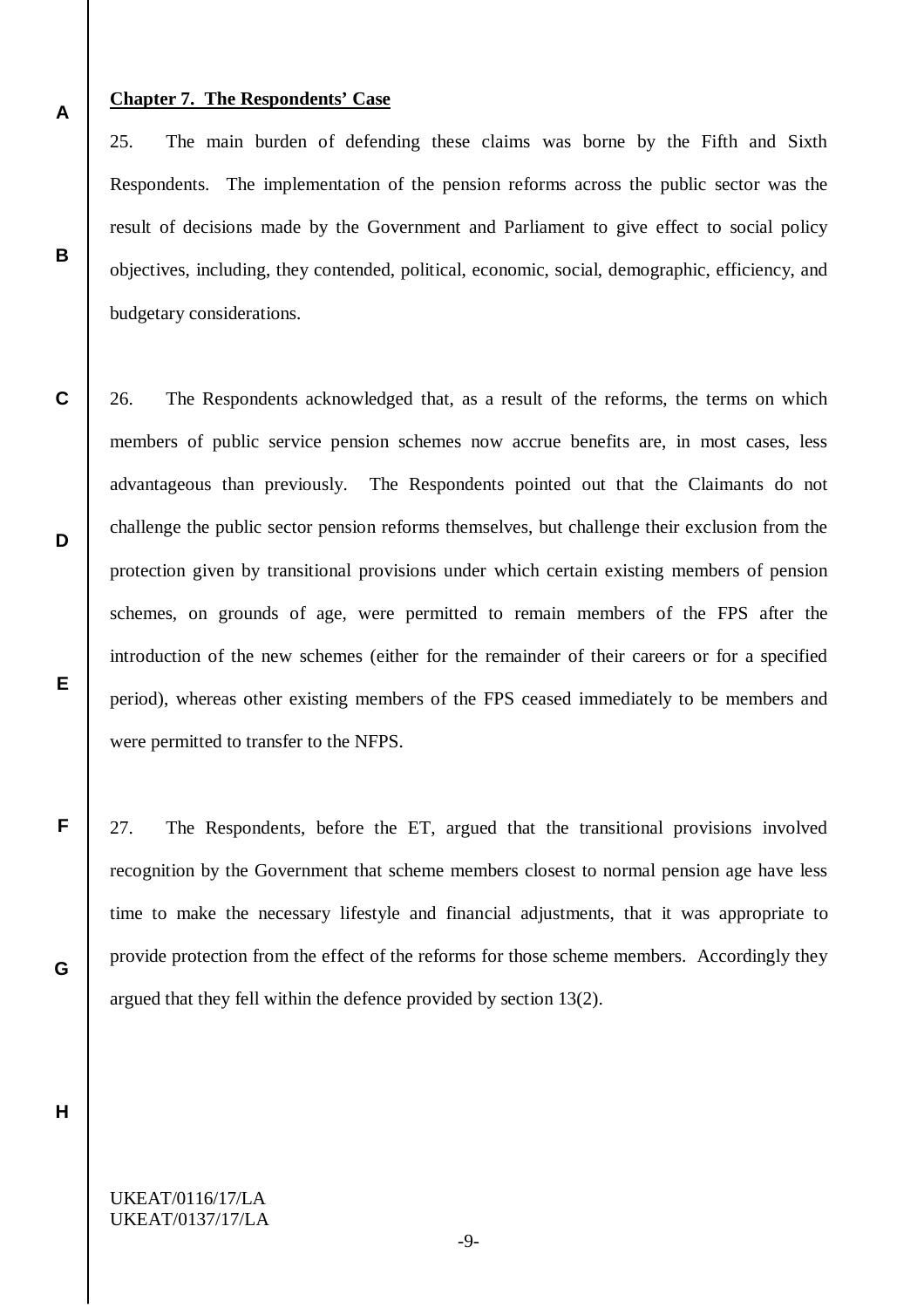# **Chapter 8. The Employment Tribunal's Decision dated 14th February 2017**

28. The ET's decision was that the treatment of the Claimants by the transitional provisions was a proportionate means of achieving a legitimate aim. The claims of direct age discrimination failed as did the claims for equal pay and for indirect discrimination on the grounds of sex and race. I summarise below the reasons given for the decision.

#### Issues

29. The Employment Judge set out the agreed issues. Under the heading "Objective Justification" it states "the aim relied upon by the Respondents is to protect those closest to pension age and to retirement from the effects of pension reform".

#### **D**

**E**

**F**

**G**

**H**

**A**

**B**

**C**

#### The Material Facts

30. The ET noted that there were no significant disputes of fact and a large amount of common ground.

31. The ET set out the background, including the Hutton Report recommending wholesale public sector pension reform to place them on a more sustainable footing. The recommendations, accepted in large measure by the Government, resulted in the **Public Service Pensions Act 2013**.

32. The ET set out paragraph 7.34 from Hutton, indicating that special protection for members over a certain age should not be necessary and the foreword to the Green Paper by the Chief Secretary to the Treasury on  $2<sup>nd</sup>$  November 2011:

> **"I believe it is right that we protect those Public Service Workers who as of 1st April 2012 have ten years or less to their pension age, it is my objective that these people see no change in when they can retire nor any decrease in the amount of pension they receive at their normal pension age."**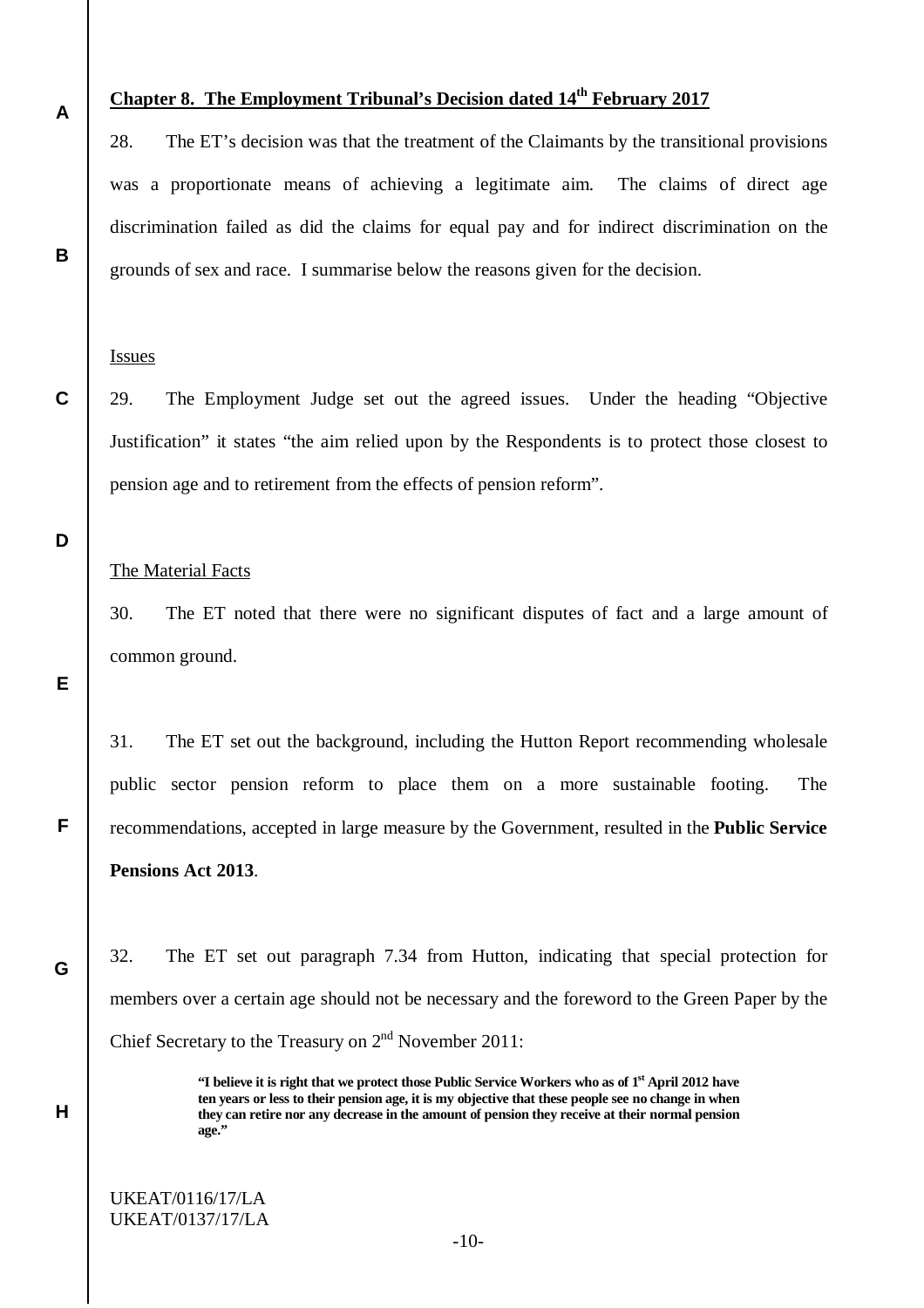33. She referred to a letter from CST to the TUC General Secretary dated  $2<sup>nd</sup>$  November

2011 which said:

**"9. I have accepted your argument that there should be transitional protection. It is my objective to ensure that those closest to retirement should not have any detriment either to when they can retire nor any decrease in the amount of pension they receive at their current normal pension age. Over and above the costs ceiling the Government's objective is to provide this protection to those who on 1st April 2012 are within ten years of normal pension age. Schemes and Unions should discuss the fairest way of achieving this objective and for providing some additional protection for those who are just over ten years from their current normal pension age. I would be willing to consider tapering of transitional protection over a further three to four years. Full account must be taken of equalities, impacts and legislation while ensuring that costs to the tax payer in each and every year should not exceed the OBR forecast for public service pension costs …"**

**C**

**D**

**E**

**F**

**A**

**B**

34. The ET summarised the FPS and summarised discussions from 2011 with the TUC and the four largest public service pension schemes: the NHS, local Government, Teachers and Civil Service, which made up 82% of the total membership of public service pension schemes.

35. The ET refers to a submission by a Treasury Official to the CST dated  $13<sup>th</sup>$  October 2011 which stated:

> **"… Getting further transitional protection for current members is hugely important to Unions who will want to be able to give a message to more concerned groups of active members that these Reforms will not affect them."**

That submission identified five types of transitional protection, namely: wholesale delay (costing four billion pounds per year of delay); staggered introduction for existing members; age protection (the option chosen); length of service protection; and a minimum notice period for changes to pension age.

**G**

36. The ET referred to other evidence emphasising the Government's focus on discussion with the unions and the local Government Association, including discussions with the FBU which had a particular concern that Firefighters, recruited on the basis they could take their

**H**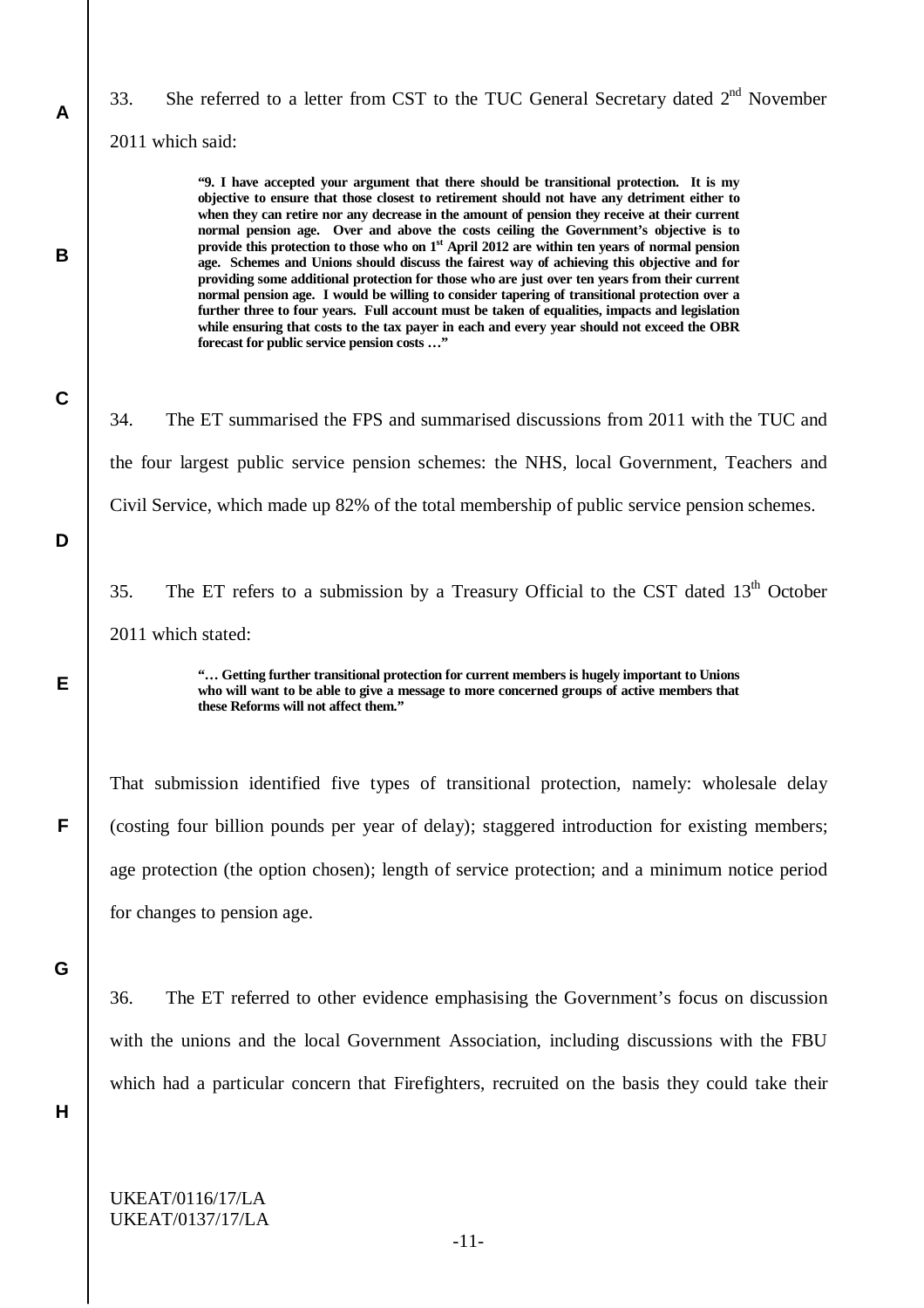pension between age 50 and 55 might not be able to work to the new pension age of 60 because of the need to maintain fitness for their work.

37. There was a Heads of Agreement dated  $9<sup>th</sup>$  February 2012 concerning the Firefighters' Pension Scheme which was further amended as detailed by the ET. One of the commitments in those Heads of Agreement was a review of the normal pension age for Firefighters which reported on  $12<sup>th</sup>$  January 2013. It concerned cardio-respiratory fitness of Firefighters with reference to raising the normal pension age from 55 to 60. That report had, amongst other things, concluded that there would be a significant number of Firefighters who expect to retire at age 55 and would have difficulty maintaining fitness beyond that age. If fitness levels were maintained Firefighters would be able to continue undertaking Firefighting roles until age 60.

38. On  $18<sup>th</sup>$  January 2013 the Fire Minister, in a letter to the Treasury, recorded that the Report suggested that one in four Firefighters may not be able to undertake Firefighting at ideal fitness levels until age 60 and he would like to respond positively. He put forward two potential options: actuarially reduced pension for retirees from age 55 and extending transitional protections. The Treasury did not intend to re-open the transitional protections but, on  $19<sup>th</sup>$  June 2013 the Government offered the FBU to adopt an actuarially neutral pension for retirees from age 55. The FBU did not accept this and there was a trade dispute and industrial action.

**G**

**H**

**A**

**B**

**C**

**D**

**E**

**F**

#### A Brief Summary of Submissions

39. The ET briefly summarised the submissions of the parties. The Claimants contended that the Respondents had failed to prove that the less favourable treatment was justified. The Respondents contended that the transitional provisions embodied social policy aims approved

UKEAT/0116/17/LA UKEAT/0137/17/LA

-12-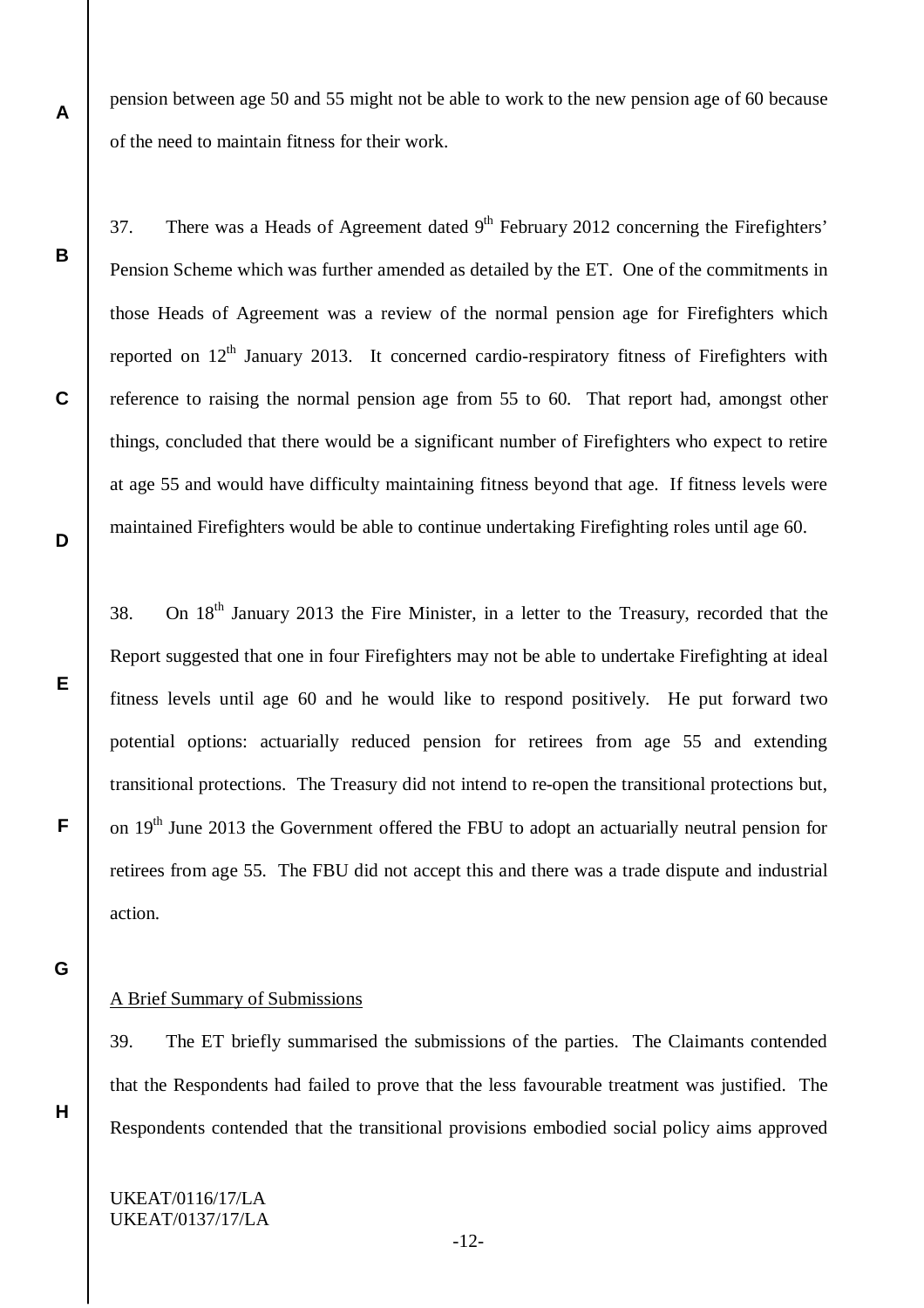and implemented by the Government and Parliament, so there should be a less intrusive level of review by the Tribunal. They also submitted that the social policy considerations of a Member State can take into account budgetary considerations.

#### The ET's Conclusions

**A**

**B**

**C**

**D**

**E**

**F**

**G**

40. The Employment Tribunal reminded itself that the proceedings were solely about the transitional protection. There was no challenge to the terms of the NFPS. The Employment Judge also reminded herself that the Hutton Report had recommended there should be no transitional provisions and that in the case of Firefighters' retirement age was of particular importance.

41. There was an issue of fact as to why the transitional protection was adopted. The Claimants said it was to secure a deal with the big four Trade Unions. The Respondents said the CST was persuaded that those nearest to retirement needed protection. The Employment Judge stated that she intended to resolve this issue on the basis of the contemporaneous documentary evidence.

42. The Employment Judge referred to the decision in McCloud, which the Respondents sought to distinguish in a number of ways, not least that the difference in treatment between Judges in their protected and unprotected groups was more acute than for other public sector workers because of the impact of tax changes to pension schemes. The Employment Judge indicated that she disregarded the McCloud decision in reaching her conclusions on the present case.

**H**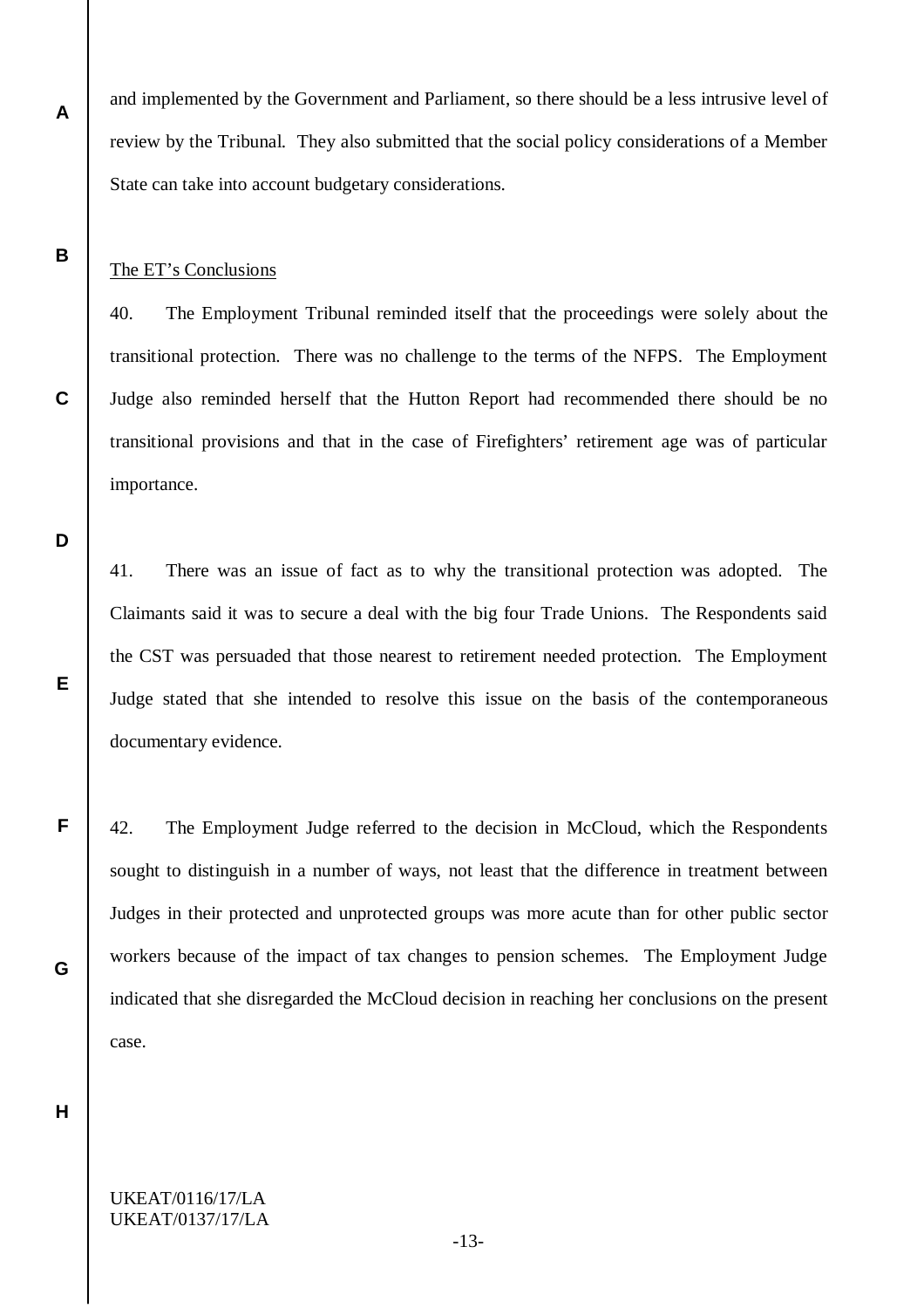#### *Legitimate Aim*

**A**

**B**

**C**

**D**

**E**

**F**

**G**

**H**

43. The first issue was whether the Respondents had identified a legitimate aim. At the heart of the dispute was the degree of scrutiny to be applied to the question of justification. The Claimants referred to **Hardy and Hansons Plc v Lax** [2005] ICR 1565 CA. Pill LJ had said:

> **"32. … That qualification does not, however, permit the margin of discretion or range of reasonable responses for which the Appellants contend. The presence of the word 'reasonably' reflects the presence and applicability of the principle of proportionality. The employer does not have to demonstrate that no other proposal is possible. The employer has to show that the proposal, … is justified objectively notwithstanding its discriminatory effect. The principle of proportionality requires the tribunal to take into account the reasonable needs of the business. But it has to make its own judgment, upon a fair and detailed analysis of the working practices and business considerations involved, as to whether the proposal is reasonably necessary. I reject the Appellants' submission … that … the Employment Tribunal needs to consider only whether or not it is satisfied that the employer's views are within the range of views reasonable in the particular circumstances."**

44. The Respondents contended that the Claimants' challenge was to a measure that was a social policy choice by a Member State which was different from the issues which arose in **Hardy and Hansons** which concerned a decision of a particular employer about operational needs rather than a social policy choice. The Respondents contended that there was a plethora of consistent European Court of Justice, Supreme Court and House of Lords case law which pointed in the opposite direction to that exemplified by **Hardy**.

45. The Employment Judge recorded that the Respondents had amplified the aims in the following ways:

> **"1. To protect those closest to pension age from the effects of pension reform since they would have least time to rearrange their affairs before retirement by making lifestyle changes or alternative financial provision (or by finding alternative employment);**

> **2. To take account of the greater legitimate expectation that those closer to retirement would have that their pension entitlements would not change significantly when they were close to retirement;**

> **3. To have a tapering arrangement so as to prevent a cliff edge between fully and unprotected groups;**

> **4. … To ensure that a clear and simple message could be communicated and that there was consistency across the public sector."**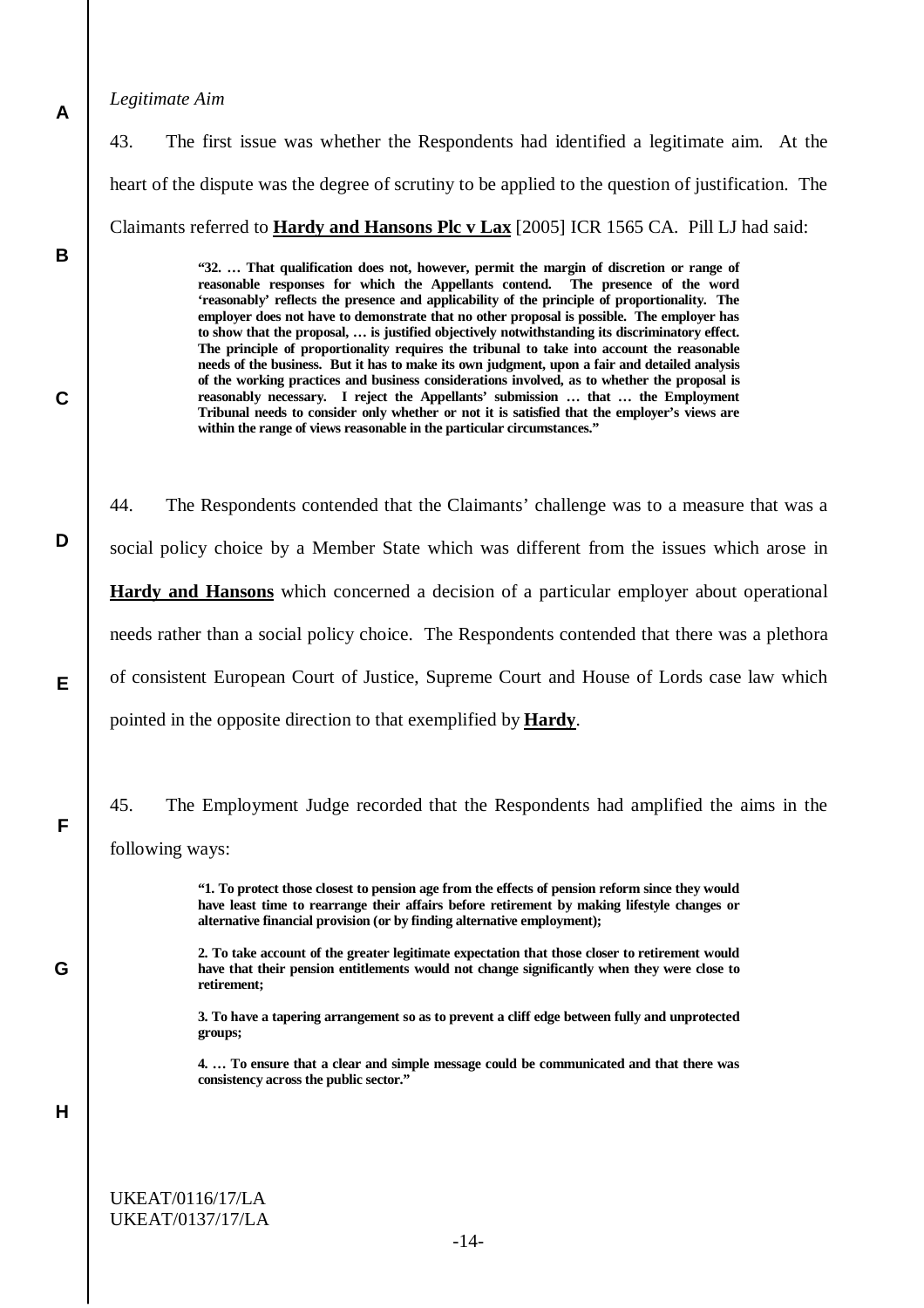46. The Employment Judge summarised five propositions made by the Claimants: **"1. The aim must have a social policy objective rather than cost reduction; 2. Saving costs cannot comprise a legitimate aim whether as a Member State or employer and it is for the National Court to determine whether cost was the aim of the measure; 3. The social policy objective must correspond to a real social need;**

**4. Although Member States have a broad discretion in deciding what aims to adopt, article 6 imposes the burden of establishing legitimacy of the aim to a high standard of proof;**

**5. Legitimacy of aim cannot be established by generalisations.** 

**For each of these propositions authority was cited."**

47. The Employment Judge then set out the documentary evidence on identifying the aims. She concluded that it was the CST who took the decision to provide protection across the public sector for those within ten years of normal pension age with a taper of three to four more years. This originated from concessions within the Treasury concerning changes to the state pension age where a ten year notice period was applied after extensive consultation.

48. The Claimants contended that the legitimate aim must explain why the older group was being protected. Authorities were cited supporting, it was said, that the courts had examined why a particular age group was being favoured over another. They contended that preferential treatment on grounds of age could only be in pursuit of a legitimate aim where those of a particular age were at a particular disadvantage or had a particular need that was related to age. The Claimants contended that the Respondent was required to show that those nearer retirement and normal pension age were in greater need of protection and it was insufficient to say that they had less time to adjust. The Claimants contended that, as it was common ground that the closer to retirement the less change the person would face and less adjustment required, in truth the protected group was treated more favourably simply because its members were older.

**H**

**A**

**B**

**C**

**D**

**E**

**F**

**G**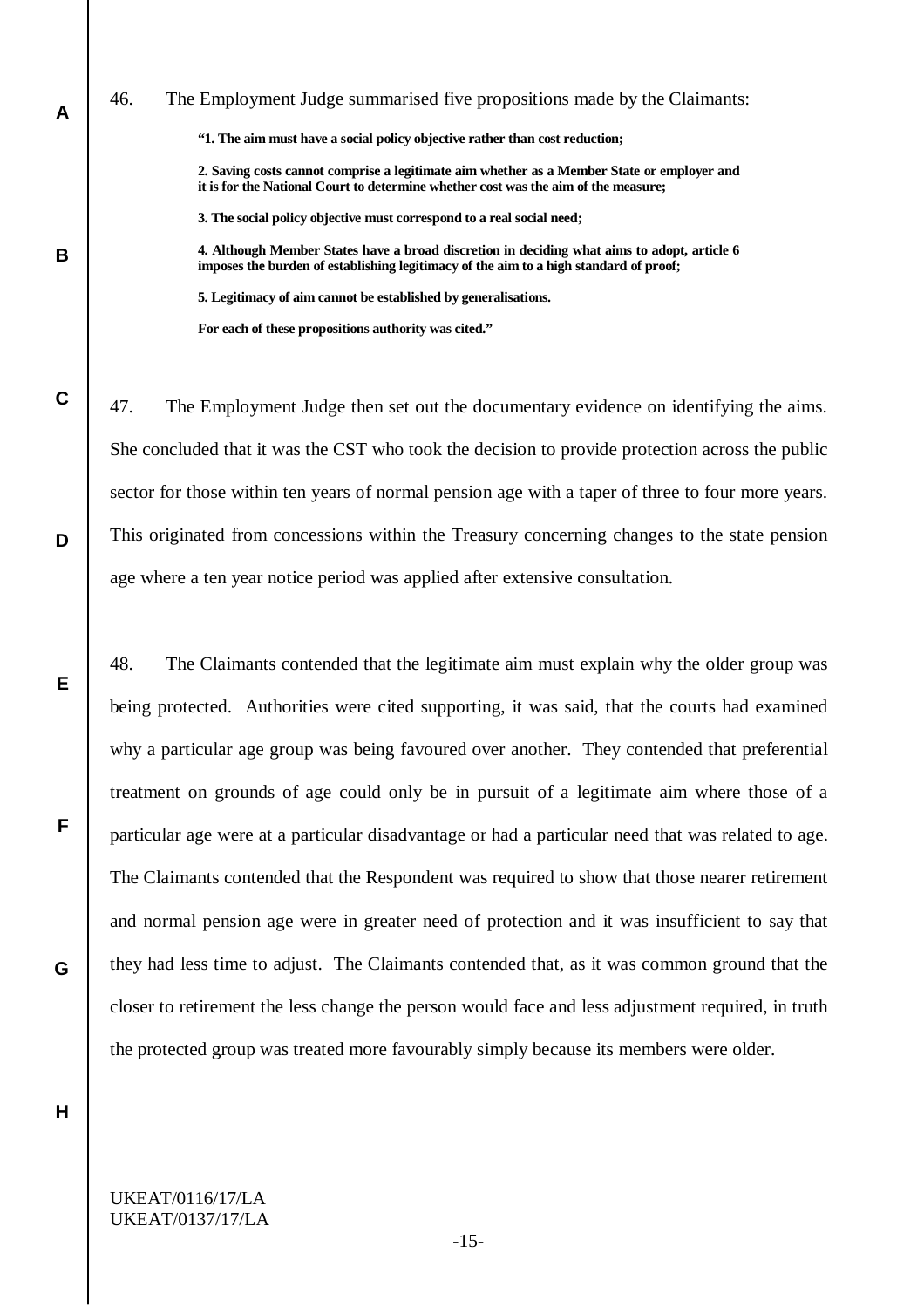49. The Employment Judge did not accept that submission. She said:

**A**

**B**

**C**

**D**

**E**

**F**

**G**

**H**

**"… The protected group were treated more favourably because of proximity to retirement. Whilst retirement is age related and proximity to retirement is connected with age there may be good reasons for treating different age groups differently. …" (Paragraph 70)**

50. She referred to the case of **Seldon v Clarkson Wright & Jakes** [2012] ICR 716, about a compulsory retirement age, where those below that age were treated more favourably than those at that age but the objective justification defence succeeded. She referred to section 18(6) of the **PSPA 2013** which gave, as the sole example of a possible condition, the attainment of normal pension age under the existing pension scheme or another specified age. She said:

> **"… It is clear … that the transitional provisions that were envisaged by primary legislation were age related transitional provisions which protected those closest to Normal Pension Age. The evidence is that the decisions were taken with great care and after negotiations with the representatives of the Unions. …" (Paragraph 71)**

51. The Employment Judge considered the case law. She stated that broadly it emphasised that it is for Member States and their authorities to find the right balance provided that they did not go beyond what was appropriate and necessary to achieve the legitimate aim. She cited a series of authorities on the basis of which she concluded that the decisions which are under consideration in this case are for the elected Government. They were social policy decisions which may well have a political element. She reminded herself that it was for the Member State to balance the different interests and that she must not substitute her own view for that of the Government. The Member States enjoyed a broad discretion on the choice of both aims and means (she referenced **Seymour-Smith (No 2)** [2000] 1 WLR 435. Lord Nicholls said:

> **"… if their aim is legitimate Governments have a discretion when choosing the method to achieve their aim. National courts acting with hindsight are not to impose an impracticable burden on Governments which are proceeding in good faith. Generalised assumptions, lacking any factual foundation, are not good enough but Governments are to be afforded a broad measure of discretion. The onus is on the Member State to show (1) that the allegedly discriminatory rule reflects a legitimate aim of its social policy; (2) that this aim is unrelated to any discrimination based on sex and (3) that the Member State could reasonably consider that the means chosen were suitable for achieving that aim."**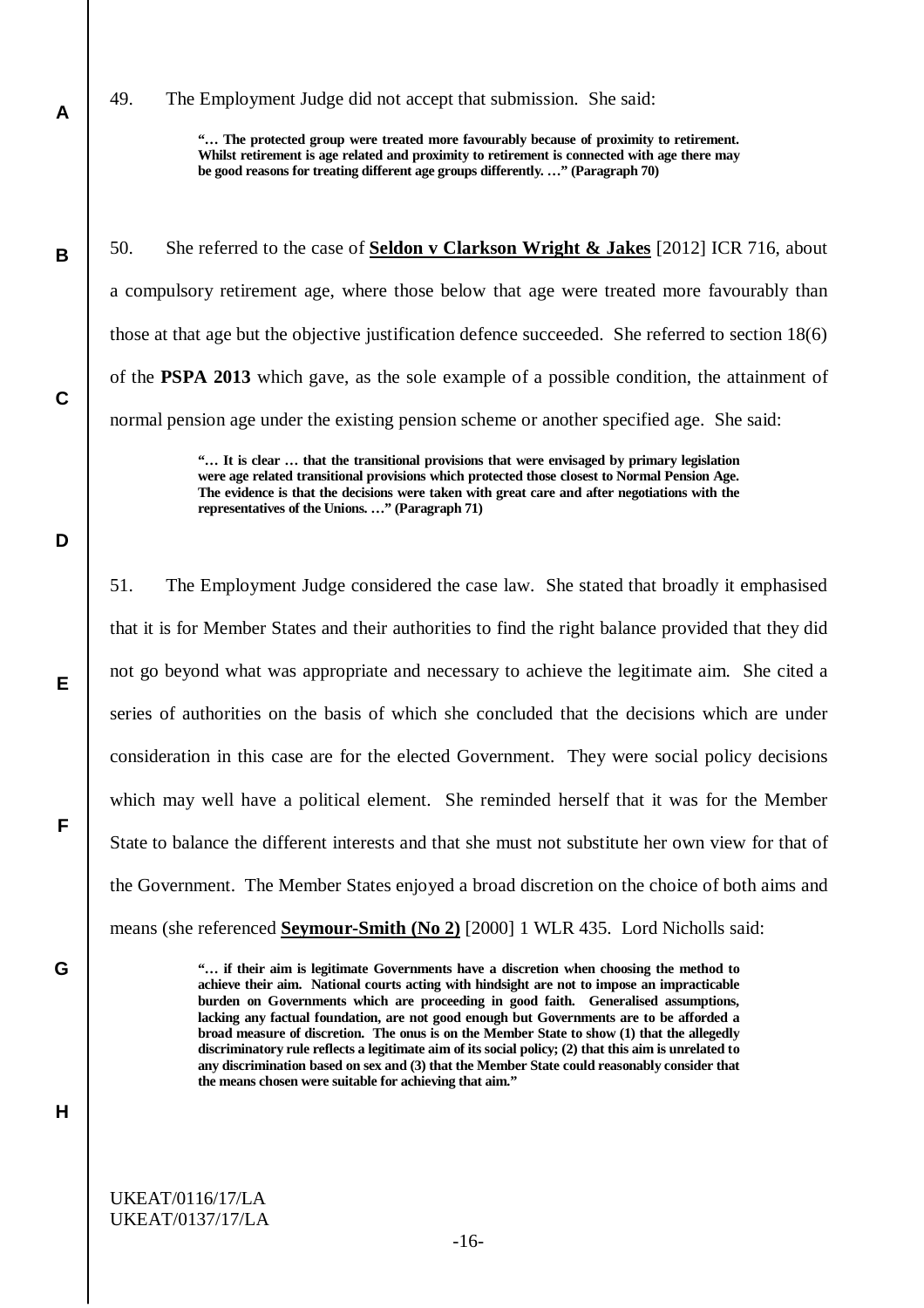52. She also took into account the speech of Baroness Hale in **Seldon**:

**"28. … article 6 contemplates that the justifications for direct age discrimination should be the broad social and economic policy objectives of the state … and not the individual business needs of particular employers …** 

**33. … The means employed had still to be both appropriate and necessary, although member states … enjoyed a broad discretion in the choice both of the aims and of the means to pursue them …** 

**50. … (2) If it is sought to justify direct age discrimination under article 6 … the aims of the measure must be social policy objectives, such as those related to employment policy, the labour market or vocational training. These are of a public interest nature, which is "distinguishable from purely individual reasons particular to the employer's situation, such as cost reduction or improving competitiveness" …"**

53. The Employment Judge referred again to **Hardy** which expressly rejected the importation of the margin of discretion into the ET's decision. **Hardy** was distinguishable. It did not concern a social policy measure adopted by a Member State. It concerned an operational decision by a private sector employer. She pointed out that, since **Hardy**, the Supreme Court in **Seldon** had applied the CJEU's approach to objective justification in social policy cases, whereas the stricter test described in **Hardy**, relates to operational and business choices of a private sector employer.

54. At paragraph 83, the Employment Judge stated she was satisfied that the correct test was that set out in **Seldon** in social policy cases following the CJEU's approach. The decision was taken not by the employer but the Home Office on behalf of the Government which was introducing a measure having made a social policy decision to protect those within ten years of retirement. The Government has a wide discretion in social policy matters. The standard of scrutiny involved a wide margin of discretion. The Employment Judge was satisfied that was the correct standard and that the stricter test applied to operational matters of a private sector employer was not the correct test.

**H**

**A**

**B**

**C**

**D**

**E**

**F**

**G**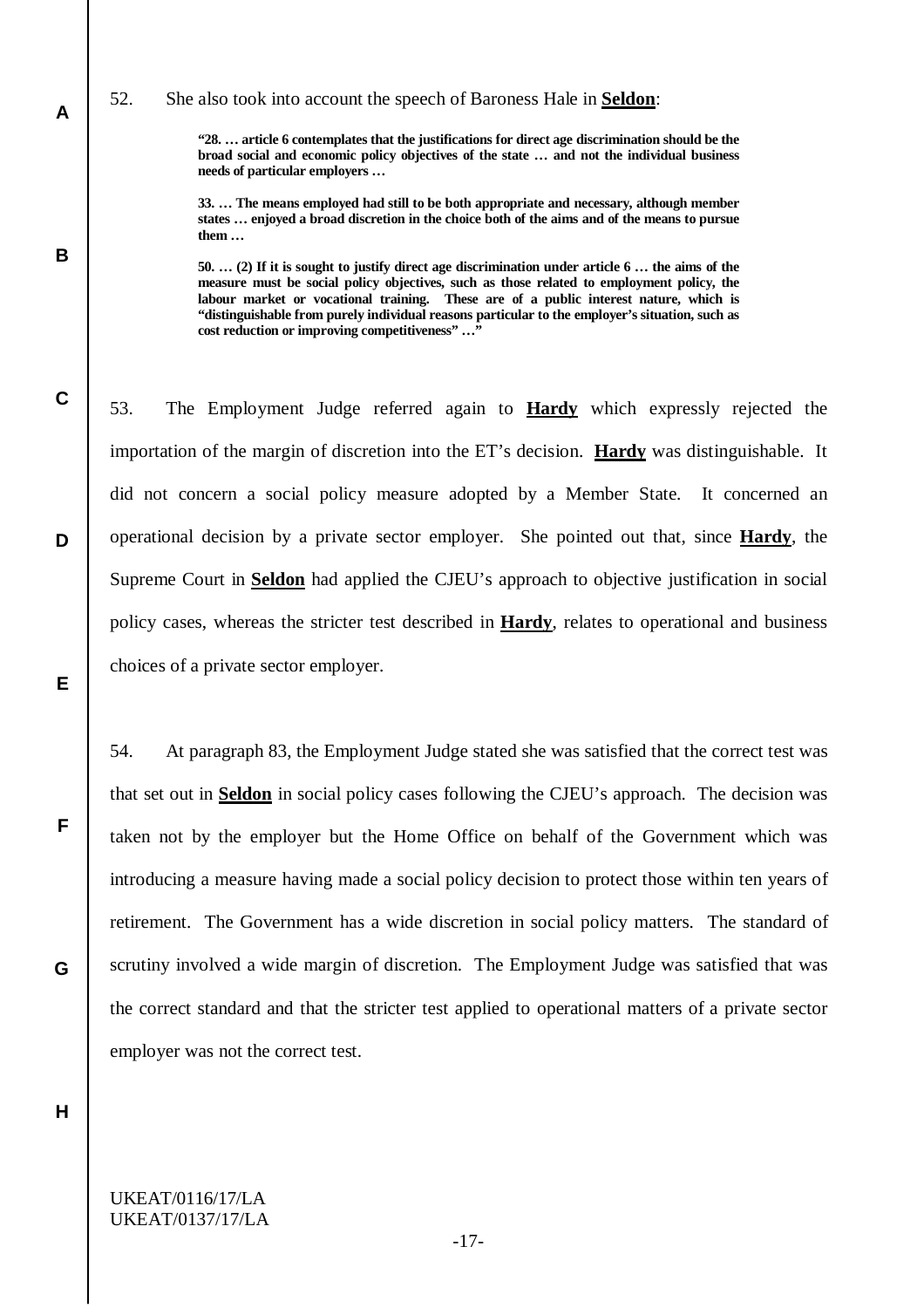55. The Claimants also contended that saving costs cannot comprise a legitimate aim and that was for the Tribunal to determine whether that was the aim. The Respondents contended that, whilst budgetary considerations can be included, it accepted that discriminatory treatment solely and purely explained by a desire to save costs would not be lawful.

56. The Employment Judge conducted a detailed consideration of possible alternative courses of action the Government could have taken and whether those would have been directed at the legitimate aim identified. She also considered the impact of **Unison** [2006] IRLR 926, **Lockwood** [2014] ICR 1257 (after **Seldon**) and the CJEU decision in **Hungary** (Case C-286/12). She also referred to **Lumsdon v Legal Services Board** [2016] AC 697, in particular paragraph 56:

> **"… the justification … tends to be examined in detail although much may depend on the nature of the justification and the extent to which it requires evidence to support it. For example, justifications based on moral or political considerations may not be capable of being established by evidence. The same may be true of justifications based on intuitive common sense. An economic or social justification on the other hand may well be expected to be supported by evidence."**

57. The Employment Judge commented that the authorities suggest that the need for precise and concrete factors depends on the nature of the justification. Political considerations may have played a part in the Government's decision to protect those closer to retirement. For those reasons she rejected the criticism that the decision was not based on precise or concrete factors. She also referred to arguments based on the Williams Report.

58. She concluded, in paragraphs 104 and 105, that the correct test for determining whether the Respondents had established legitimate aims was that established by the ECJ and the Supreme Court in **Seldon** which gave a wide margin of discretion. She was satisfied that the Respondents had demonstrated that the aims were: to protect those closest to pension age from the effects of the pension reform; to take account of the greater legitimate expectation that those

UKEAT/0116/17/LA UKEAT/0137/17/LA

**A**

**B**

**C**

**D**

**E**

**F**

**G**

**H**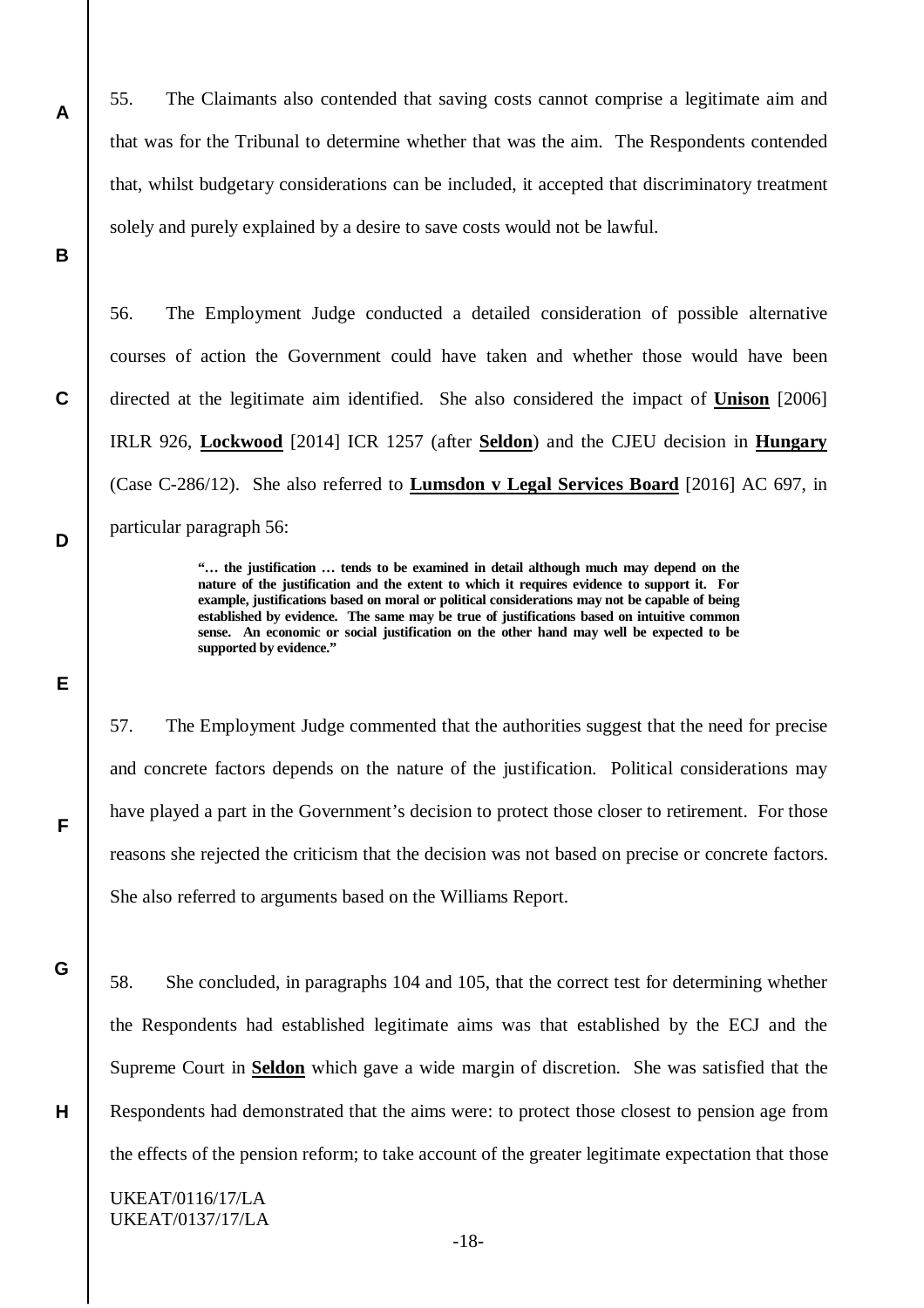UKEAT/0116/17/LA **A B C D E F G H** closer to retirement would have that their pension entitlements would not change significantly when they were close to retirement; to have a tapering arrangement; and to achieve consistency across the public sector. She concluded that the Respondents had demonstrated those legitimate aims. *Proportionality* 59. The Employment Judge referred to the three-stage test adopted by the Privy Council in **De Freitas** [1999] 1 AC 69: **"Whether: (1) The legislative objective is sufficiently important to justify limiting a fundamental right; (2) The measures designed to meet the legislative objective are rationally connected to it and; (3) The means used to impair the right or freedom are no more than is necessary to accomplish the objective."** She was also referred to authorities which assist with the three limbs. The first stage involved balancing the need to achieve the aim against the impact of the means used to achieve it. In **Seldon** at paragraph 50(6): **"The gravity of the effect upon the employees discriminated against has to be weighed against the importance of the legitimate aims in assessing the necessity of the particular measures chosen (***Fuchs***)."** 60. In relation to the second limb in **Age Concern** at paragraph 51, the ECJ stated: **"… the Member States enjoy broad discretion … However, that discretion cannot have the effect of frustrating the implementation of the principle of non-discrimination on grounds of age. Mere generalisations concerning the capacity of a specific measure to contribute to employment policy, labour market or vocational training objectives are not enough to show that the aim of that measure is capable of justifying derogation from that principle and do not constitute evidence on the basis of which it could reasonably be considered that the means chosen are suitable for achieving that aim."**

-19-

UKEAT/0137/17/LA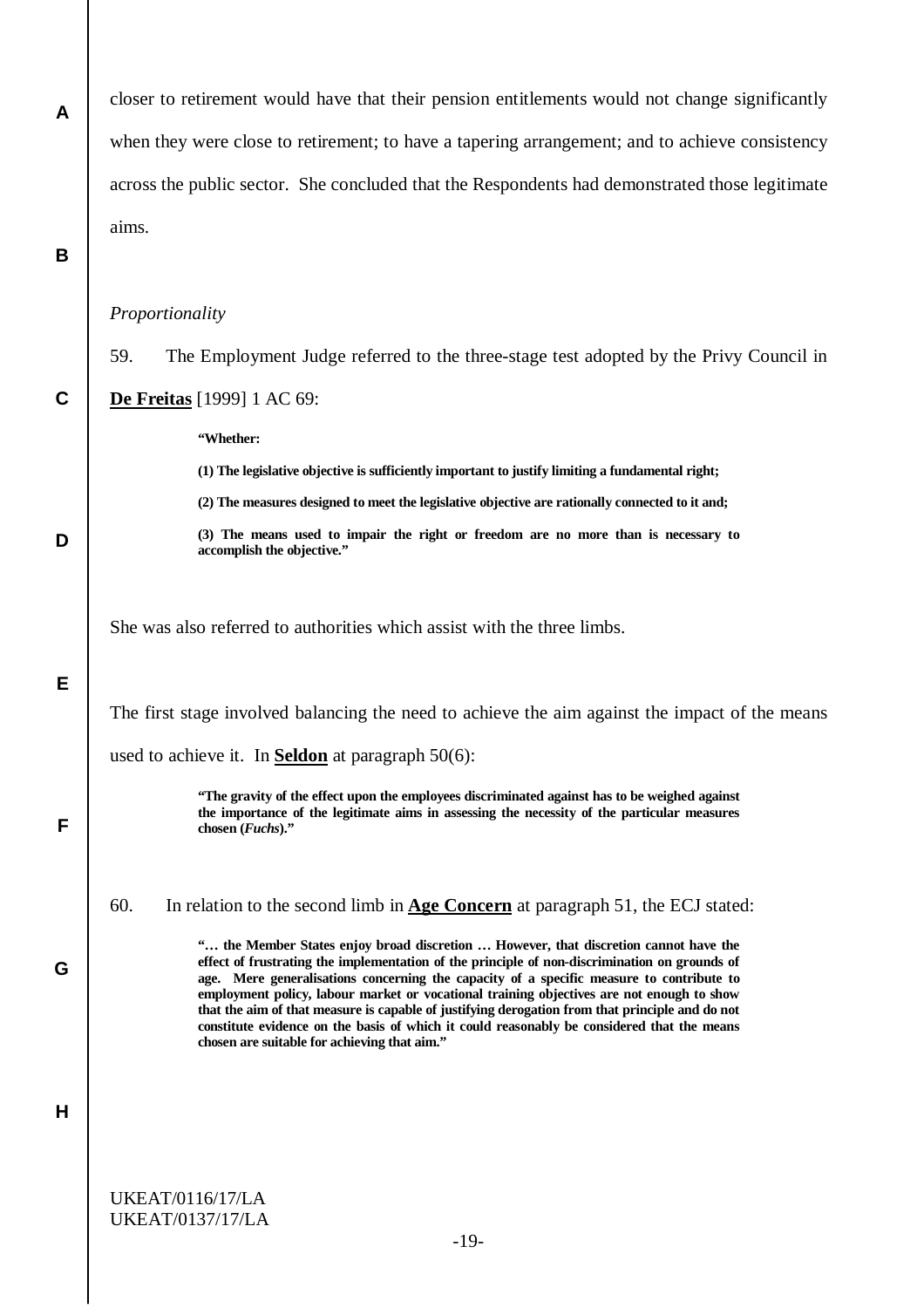61. Concerning the third aspect - reasonable necessity - reference was made to authority: **Dansk Jurist** [2014] ICR 1 (C-546/11), where the test was whether the aim could be achieved by less restrictive, but equally appropriate measures; the **Hungary** case where it was held that evidence is required to establish that more lenient provisions would not have made it possible to achieve the objective; and **Rosenbladt** (C-45/09) where the provisions must not go beyond what is necessary for achieving the objective and unduly prejudice the interests of the persons concerned.

62. The Claimants argued that there was no real analysis of the need or impact of the transitional protections and no attempt to balance the need against the impact on the disadvantaged class.

63. The Employment Judge, in respect of the first stage, said her approach was whether the need to protect those aged 48 or more on  $1<sup>st</sup>$  April 2015 from the financial consequences of pension reform was sufficiently important to justify their receiving pension benefits that are very much more valuable than those received by younger Firefighters for the same work. Having found it was a legitimate aim to protect those closest to retirement, she said that it followed that the place where the line was drawn was a matter of social policy choice. The line was drawn in a manner which was consistent with the rest of the public sector. That was a social policy choice applied across the public sector. The Claimants contended that the impact on the unprotected group was catastrophic and unfair, but, she said, the impact on the Claimants of being unprotected went to the reforms themselves, which were not at issue - only the transitional provisions were in issue.

**H**

**A**

**B**

**C**

**D**

**E**

**F**

**G**

# UKEAT/0116/17/LA UKEAT/0137/17/LA

-20-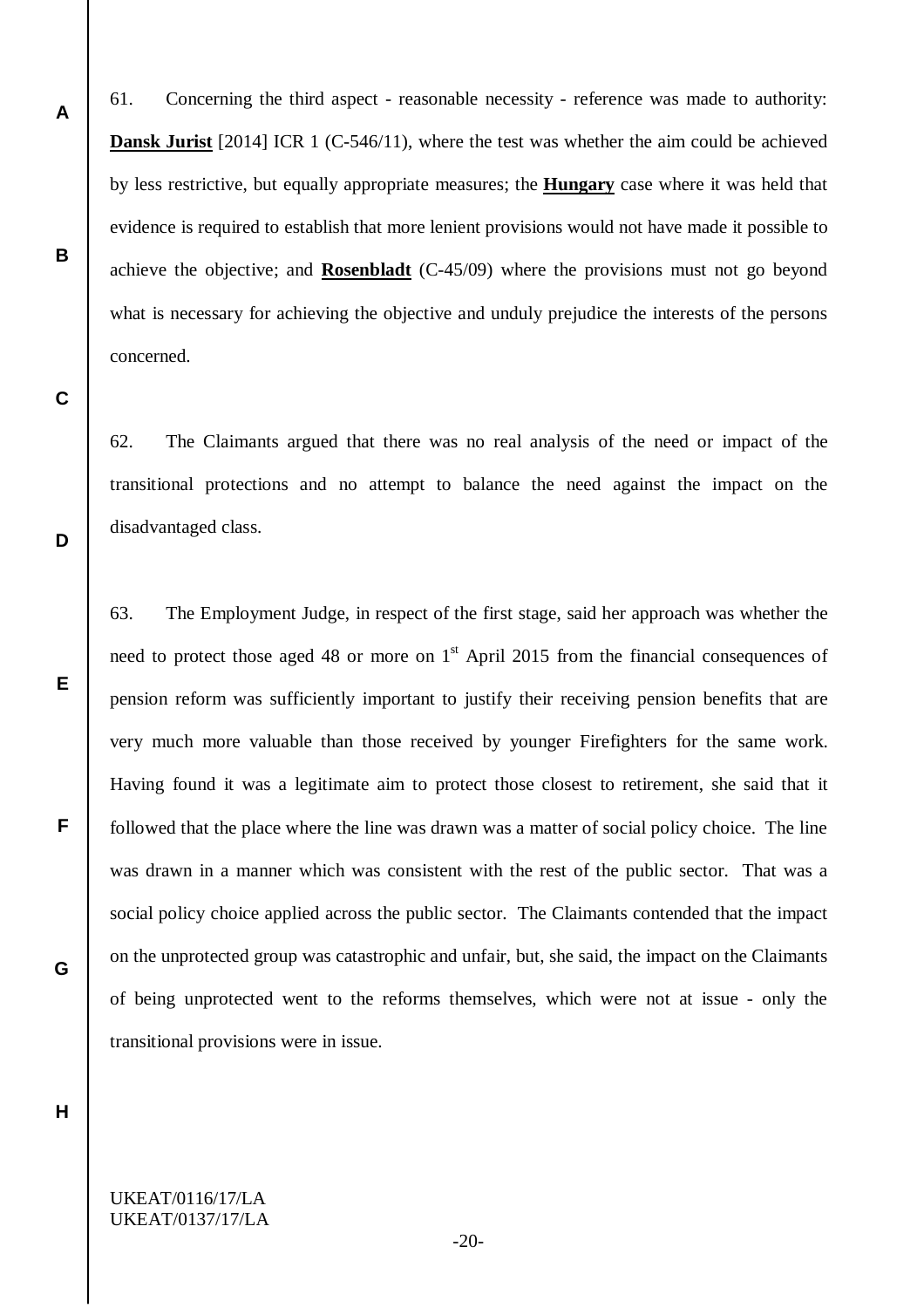| A           | 64.       | The Employment Judge referred to the judgment of Baroness Hale in <b>Seldon</b> in which                                                                                                                                                                                                                                                                                                                                                                                                                                             |
|-------------|-----------|--------------------------------------------------------------------------------------------------------------------------------------------------------------------------------------------------------------------------------------------------------------------------------------------------------------------------------------------------------------------------------------------------------------------------------------------------------------------------------------------------------------------------------------|
|             | she said: |                                                                                                                                                                                                                                                                                                                                                                                                                                                                                                                                      |
|             |           | "64. The answer given in the Employment Appeal Tribunal  with which the Court of<br>Appeal agreed  was:                                                                                                                                                                                                                                                                                                                                                                                                                              |
| B           |           | 'Typically legitimate aims can only be achieved by the application of general rules or<br>policies. The adoption of a general rule, as opposed to a series of responses to<br>particular individual circumstances is itself an important element in the justification.<br>It is what gives predictability and consistency which is itself an important virtue.'                                                                                                                                                                      |
|             |           | Thus the appeal tribunal would not rule out the possibility that there may be cases where the<br>particular application of the rule has to be justified but they suspected that these would be<br>extremely rare.                                                                                                                                                                                                                                                                                                                    |
| $\mathbf C$ |           | 65. I would accept that where it is justified to have a general rule, then the existence of that<br>rule will usually justify the treatment which results from it. In the particular context of inter-<br>generational fairness, it must be relevant that, at an earlier stage in his life, a partner or<br>employee may well have benefited from a rule which obliged his seniors to retire at a<br>particular age. "                                                                                                               |
|             | 65.       | The Employment Judge came to her conclusions in the following terms:                                                                                                                                                                                                                                                                                                                                                                                                                                                                 |
| D           |           | "115. It is clear to me on the case law that there has to be a line drawn at some point. That is a<br>social policy choice and inevitably some individuals will be disadvantaged. The FBU put<br>forward the arguments in negotiation that the starting point for the transitional provisions<br>should have been when a firefighter would have qualified for a full unreduced pension. Had<br>this been agreed, the transitional provisions would still have protected those closest to<br>retirement with a different cut-off date |
| Е           |           | 116. It was reasonably necessary for the Government to draw the line at some point. I am<br>satisfied that the Respondents have demonstrated a legitimate aim and having considered the<br>three stage test, I am also satisfied that the aim was proportionate.                                                                                                                                                                                                                                                                     |
|             |           | 117. In these circumstances, it is my judgment that the treatment of the Claimants by the<br>transitional provisions included in the Firefighters [sic] Pension Scheme 2015 are a<br>proportionate means of achieving a legitimate aim and the claims of direct age discrimination<br>fail."                                                                                                                                                                                                                                         |
| F           |           |                                                                                                                                                                                                                                                                                                                                                                                                                                                                                                                                      |
|             |           | Grounds, Submissions and Conclusions                                                                                                                                                                                                                                                                                                                                                                                                                                                                                                 |
|             | 66.       | The Appellants submitted detailed grounds of appeal. They are helpfully summarised                                                                                                                                                                                                                                                                                                                                                                                                                                                   |
|             |           | under headings which encompass a number of individual grounds. They are as follows:                                                                                                                                                                                                                                                                                                                                                                                                                                                  |
| G           |           | 1.<br>The Judge erred in applying the article $6(1)$ test derived from the CJEU line of                                                                                                                                                                                                                                                                                                                                                                                                                                              |
|             |           | authorities, both to the issues of legitimate aim and proportionality, whereas                                                                                                                                                                                                                                                                                                                                                                                                                                                       |
|             |           | she should have applied an objective test mirroring the approach in <b>Hardy</b>                                                                                                                                                                                                                                                                                                                                                                                                                                                     |
| H           |           | and Hansons Plc v Lax. In particular she approached her task by reference                                                                                                                                                                                                                                                                                                                                                                                                                                                            |
|             |           | <b>UKEAT/0116/17/LA</b>                                                                                                                                                                                                                                                                                                                                                                                                                                                                                                              |

UKEAT/0137/17/LA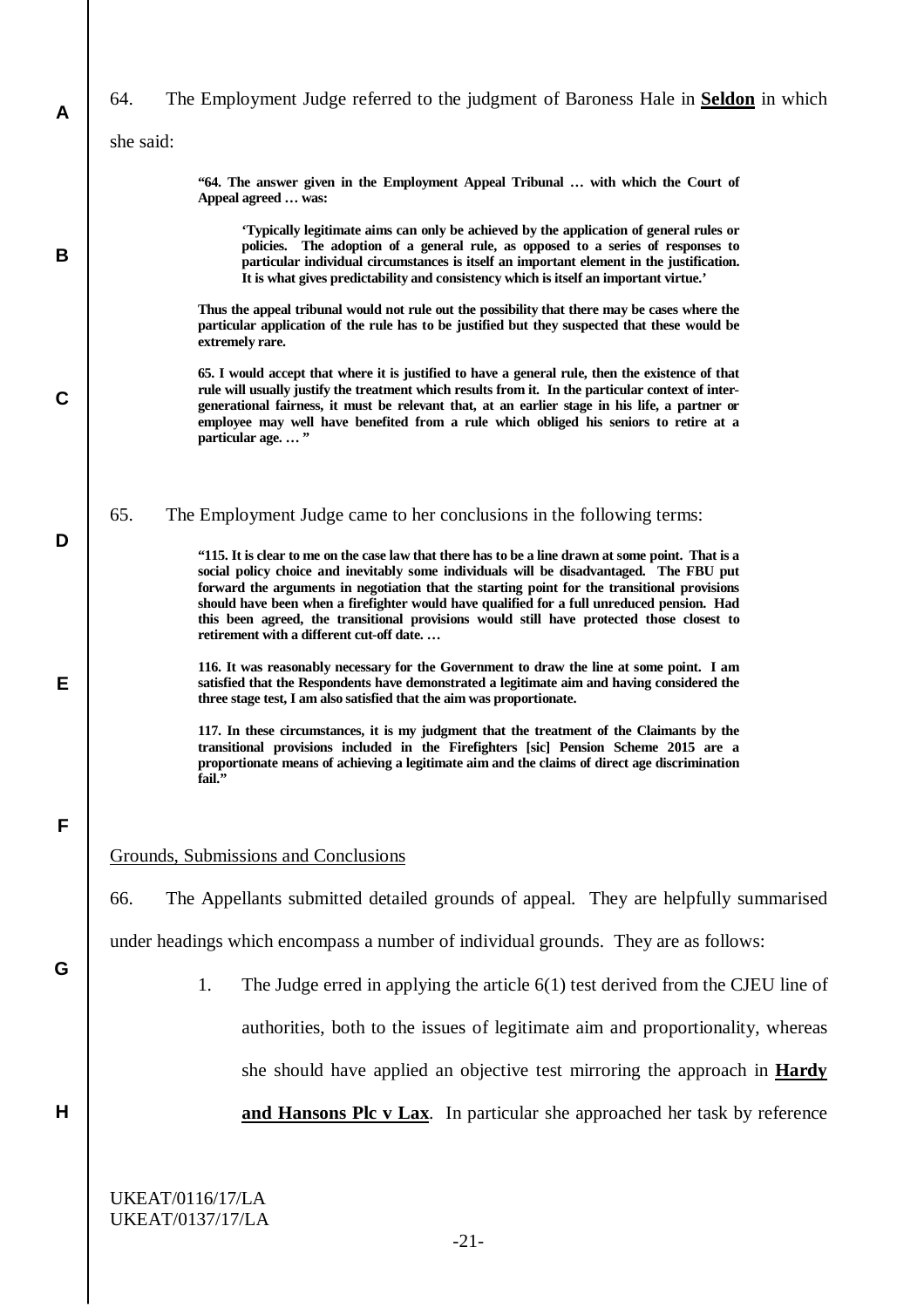to the Respondents' margin of discretion rather than undertaking the assessment herself.

- 2. In any event she failed to apply any or any proper scrutiny when considering the legitimacy of the asserted aims. She failed to appreciate that the evidence relied on amounted to no more than generalisations, and she failed to apply a high standard of proof by reference to precise and concrete factors.
- 3. She failed to apply any or any proper scrutiny to the Respondents' assertions on proportionality. She erroneously relied on the opinion of the Advocate General in **Age Concern** rather than the decision of the Court itself. A number of detailed complaints are made in respect of this such that, looking at the decision as a whole, the Employment Judge misdirected herself or misunderstood, or misapplied the facts.
	- 4. It is said that, by her self direction in paragraph 129 of her decision she erred in law on the issues of equal pay, sex and race discrimination and further erred in the light of the Supreme Court decision in **Naeem v Secretary of**

# **State for Justice**.

5. It is said that the Employment Judge misunderstood the facts by wrongly assuming that positions adopted by the Appellants' Trade Union in negotiation amounted to their acceptance of the principle of the pension reforms.

**G**

**H**

**A**

**B**

**C**

**D**

**E**

**F**

67. The main issue of law is the respective contentions by the Appellants and Respondents in relation to the approach the Employment Judge should have taken in scrutinising the Respondents' claim to satisfy the requirements of legitimate aims, and proportionate means, as well as the standard and nature of evidence required to support such contentions. In particular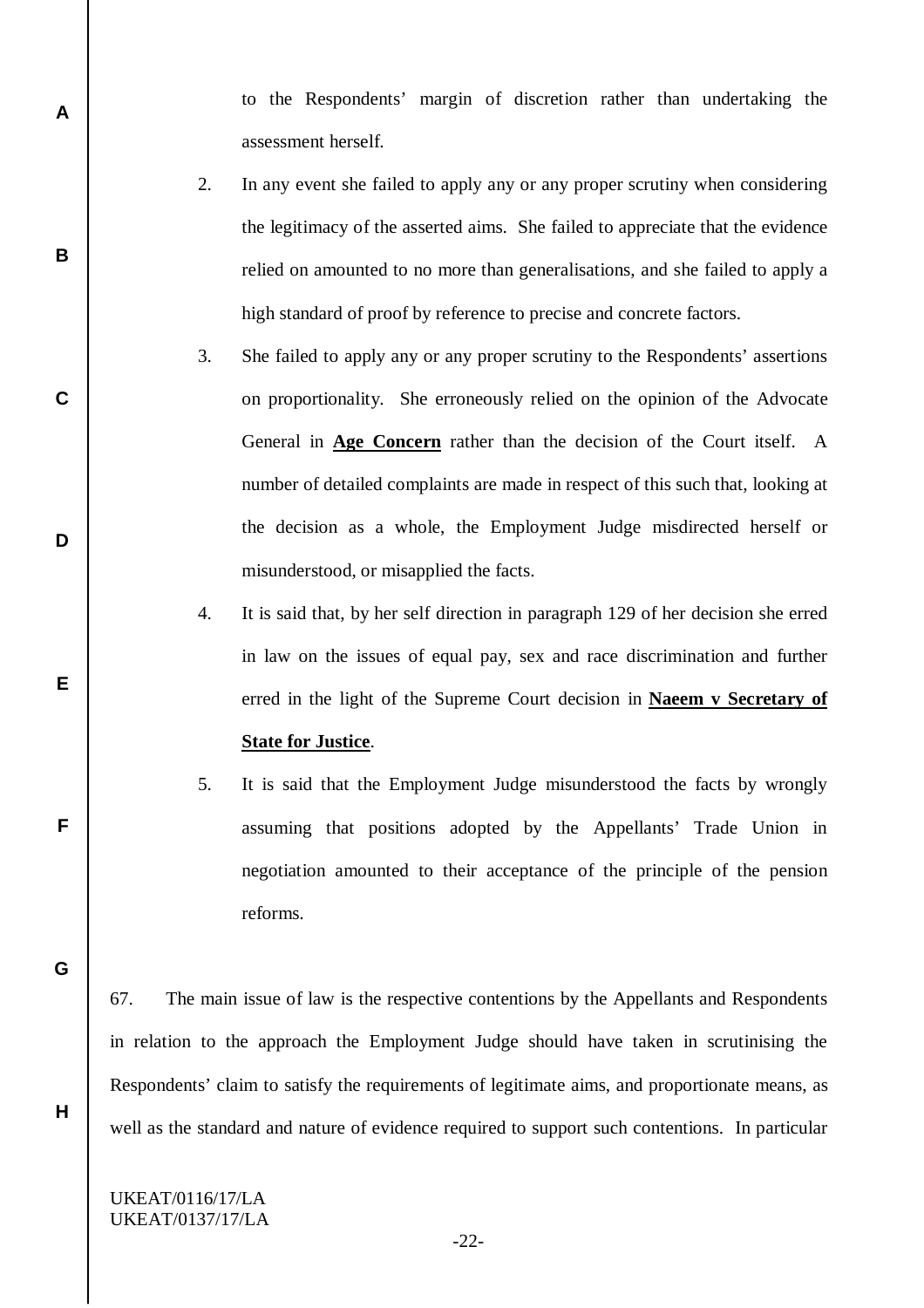it involves considering the lines of authority emanating, respectively, from the ECJ/CJEU and the domestic courts on these issues. I have considered these issues in length in my judgment in the linked case of **McCloud and Others** and I do not propose to repeat my reasoning and conclusions here.

68. Suffice it to say, I concluded that, whilst an Employment Tribunal is obliged, when considering both legitimate aim and proportionate means to recognise the margin of discretion which the CJEU line of authority accords Governments, when taking and implementing decisions about social policy, the Supreme Court in **Seldon** sought to reconcile the two lines of authority by enabling an Employment Tribunal, in an appropriate case, to consider for itself whether the aim is legitimate in the particular circumstances of the employment (**Seldon** paragraph 61) and to scrutinise the means used to achieve the aim in the context of the particular business to see whether they meet the objective, and whether there are other less discriminatory measures which would do so (**Seldon** paragraph 62). The reasoning in **Lockwood** involved the Court of Appeal following the guidance in **Seldon** by applying the approach described in **Hardy and Hansons** and **MacCulloch** (see **Lockwood v DWP** [2014] ICR 1257).

**F**

**E**

**A**

**B**

**C**

**D**

**G**

**H**

69. The ET, in a comprehensive and careful judgment, identified the material facts. Reading these as a whole, in my judgment they constitute a full and accurate assessment of, and understanding of, the background and the facts involved in the decisions taken by the Respondents in respect of the transitional provisions. In particular the Employment Tribunal displayed an understanding of the fact that the Government, in seeking to implement the far reaching public sector pension reforms recommended by the Hutton Report, was undertaking a major exercise in changing social policy. It directly involved the most senior members of the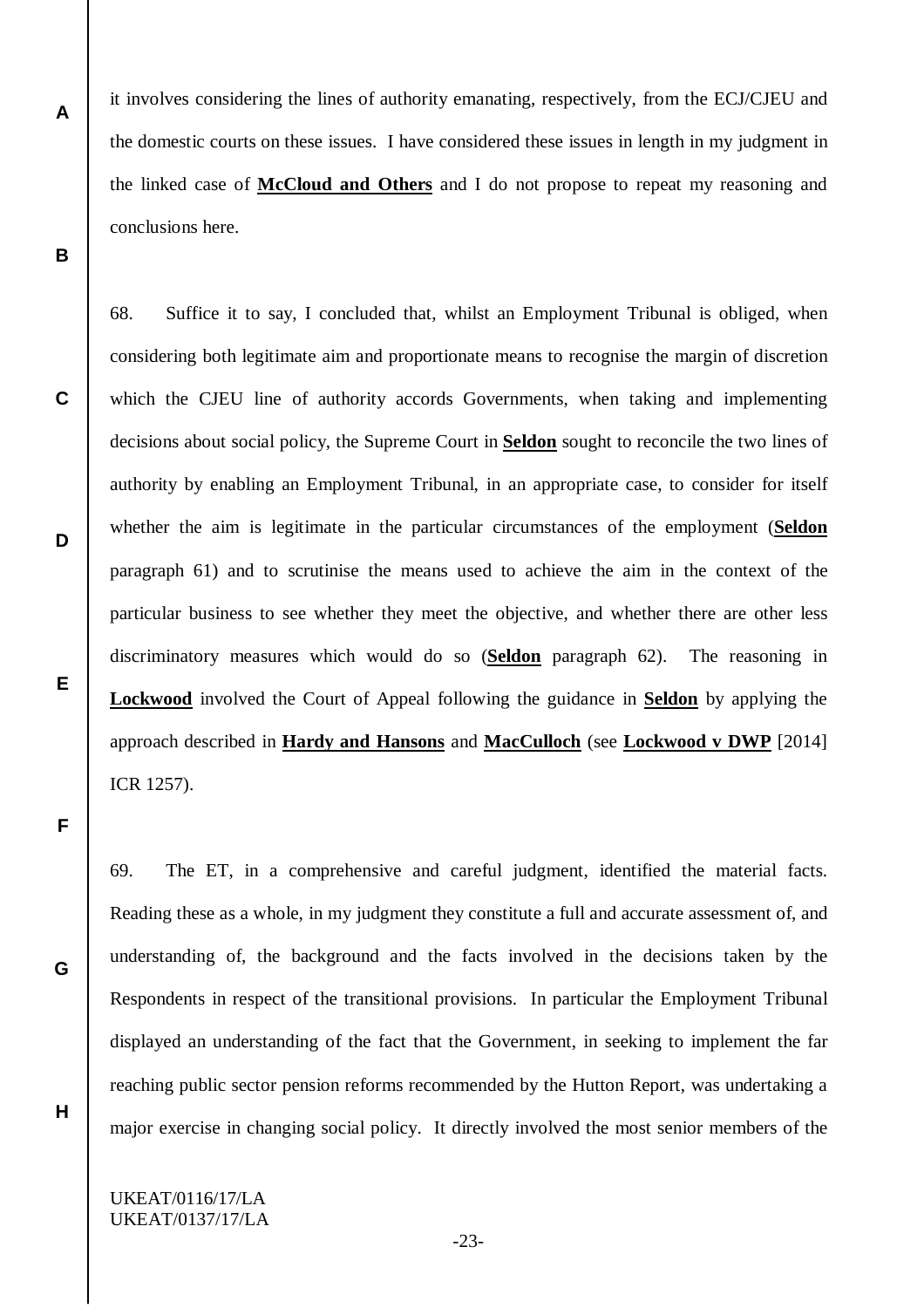Government and it engaged the interests of large sectors of the employed population represented by their individual unions and the TUC. Discussions within Government and with the TUC, from the earliest stage, reflected the fact that the emergence of the policy of providing protection for public service workers who, as of  $1<sup>st</sup>$  April 2012 had ten years or less to their pension age was perceived as the "right" and "fair" thing to do. They reflected the fact that implementing such a change in social policy affecting so many public service employees was an exercise in persuasion and accommodation, and that "getting further transitional protection for current members is hugely important to unions, who will want to be able to give a message to more concerned groups of active members that these reforms will not affect them". The Employment Judge well understood that the FBU did not, at any stage, agree the transitional protection provisions. There was a trade dispute and industrial action.

70. On the issue of legitimate aim, the Employment Tribunal dealt fully and accurately with the issues, the respective contentions of the parties and the relevant UK and CJEU case law. In particular the Employment Judge paid particular attention to the Supreme Court decision in **Seldon** and, in particular, the judgment of Baroness Hale. In so doing, it is unfortunate that she did not remind herself of what Baroness Hale had said at paragraphs 59 to 62 of her judgment. At paragraph 83 of the ET decision the Employment Judge said:

> **"Having reviewed the authorities, I am satisfied that the correct test to be applied is the test set out in** *Seldon* **in social policy cases following the CJEU's approach. … This is a situation where a Member State was introducing a measure as a result of having made a social policy decision to protect those within 10 years of retirement. The Government has a wide discretion in social policy matters. The standard of scrutiny involves granting a wide margin of discretion to the Member State. I am satisfied that that is the correct standard in the present case and the stricter test which applies to operational matters of a private sector employer is not the correct test."**

71. Having decided to take that approach the Employment Judge considered whether the Respondents had established legitimate aims. In so doing she reflected the submissions made by each side, in particular the Respondents' contention that the legitimate aim was to protect

UKEAT/0116/17/LA UKEAT/0137/17/LA

**A**

**B**

**C**

**D**

**E**

**F**

**G**

**H**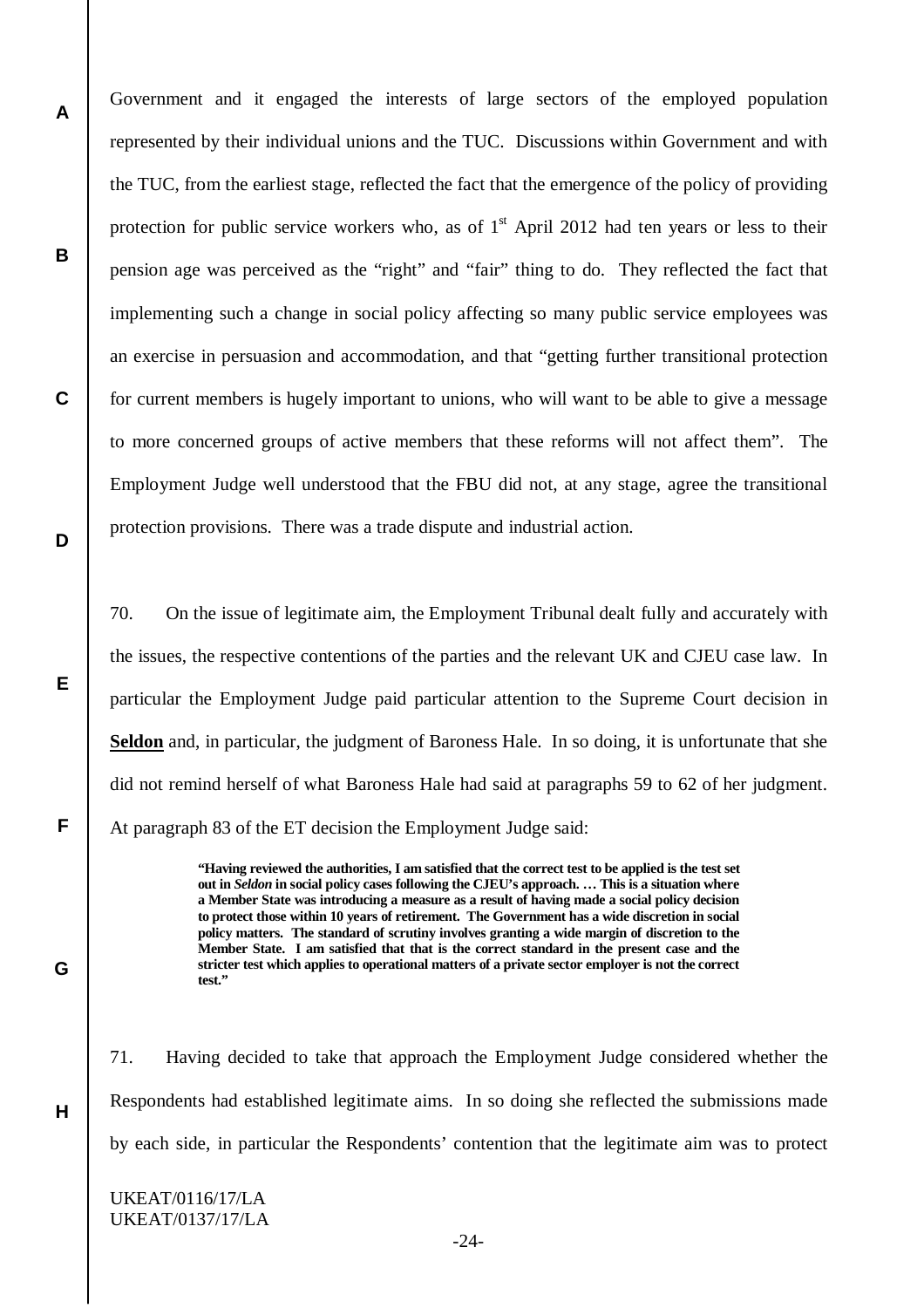those closest to retirement who had a legitimate expectation that things would not change in a significant way when they were only a few years away from retirement, as compared with those who were earlier in their career. She reminded herself of the Appellants' contention that the Government's social policy choice was not based on precise or concrete factors. She also reminded herself of paragraph 56 of the Supreme Court decision in **Lumsdon and Others v Legal Services Board** [2016] AC 697:

> **"The justification for the restriction tends to be examined in detail, although much may depend on the nature of the justification, and the extent to which it requires evidence to support it. For example, justifications based on moral or political considerations may not be capable of being established by evidence. The same may be true of justifications based on intuitive common sense. An economic or social justification, on the other hand, may well be expected to be supported by evidence."**

72. She reminded herself at paragraph 97 that:

**A**

**B**

**C**

**D**

**E**

**F**

**G**

**H**

**"The authorities suggest that the need for precise and concrete factors depends upon the nature of the justification. The Government relies on the fact that those in the protected group were closer to retirement. Political considerations may have played a part in the Government's decision. For those reasons I reject the criticism that the Government's decision was not based on precise or concrete factors …"**

73. She also had regard to the role which consistency played in support of what the Respondents said was their legitimate aim. At paragraph 100 she noted that the protection had been adopted across the public sector. In so doing she plainly had in mind, because she cited it a little later in the decision, what Baroness Hale in **Seldon** had said at paragraphs 64 and 65:

> **"64. The answer given in the Employment Appeal Tribunal … with which the Court of Appeal agreed … was:**

**'Typically legitimate aims can only be achieved by the application of general rules or policies. The adoption of a general rule, as opposed to a series of responses to particular individual circumstances is itself an important element in the justification. It is what gives predictability and consistency which is itself an important virtue.'**

**Thus the appeal tribunal would not rule out the possibility that there may be cases where the particular application of the rule has to be justified but they suspected that these would be extremely rare.**

**65. I would accept that where it is justified to have a general rule, then the existence of that rule will usually justify the treatment which results from it. In the particular context of intergenerational fairness, it must be relevant that, at an earlier stage in his life, a partner or employee may well have benefited from a rule which obliged his seniors to retire at a particular age. … "**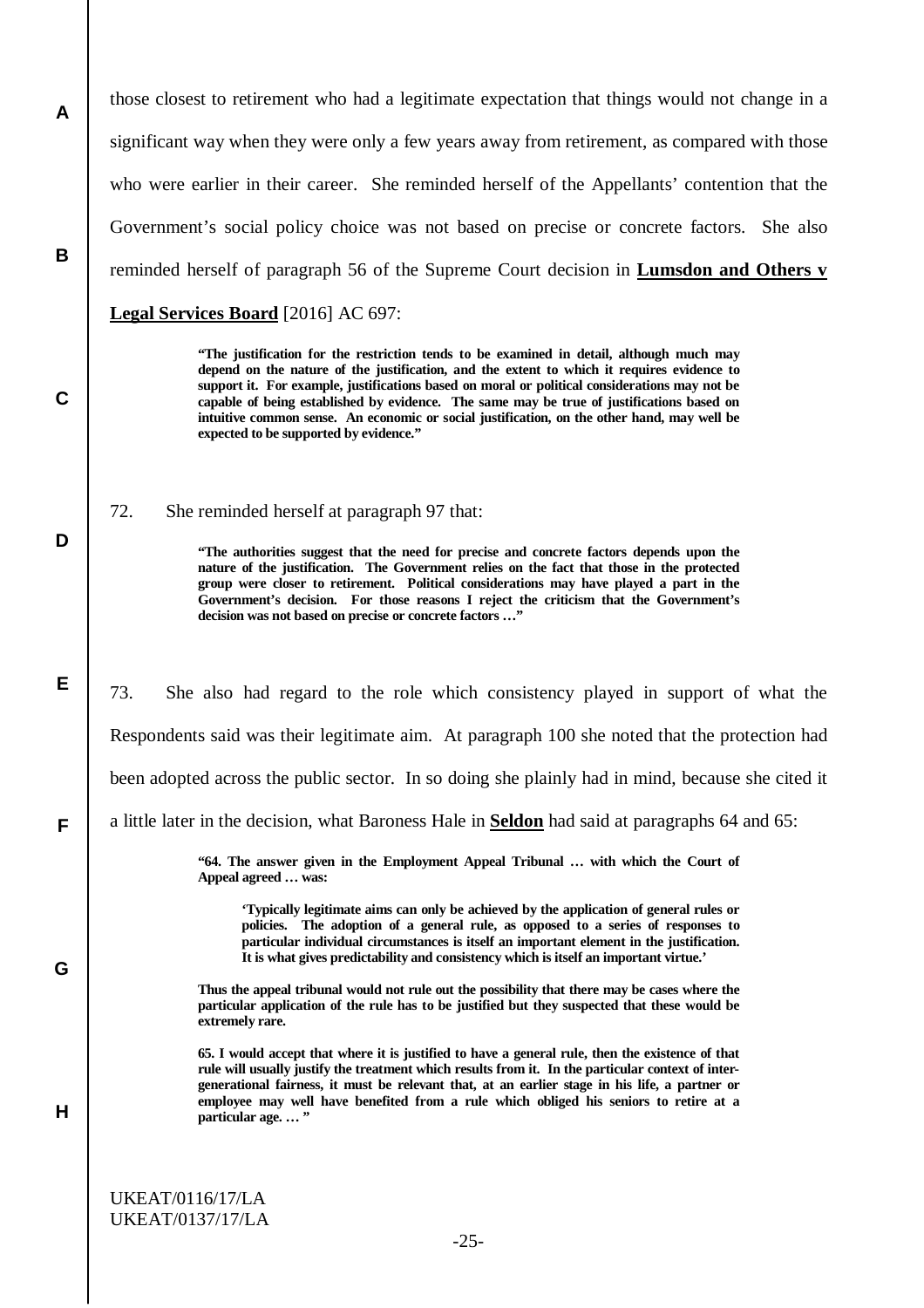**A**

**B**

**C**

**D**

**E**

**F**

**G**

**H**

#### 74. At paragraph 104 the Employment Judge stated her conclusion on the issue of legitimate

aims in the following terms:

**"104. Having undertaken the analysis set out above, I am satisfied that the correct test for me to apply in determining the legitimate aims is to be determined by the approach to scrutiny laid down by the ECJ and the Supreme Court in** *Seldon***. There is a wide margin of discretion for the Member State. On the evidence before me I am satisfied that the Respondents have demonstrated that the aims were to protect those closest to pension age from the effects of pension reform; to take account of the greater legitimate expectation that those closer to retirement would have that their pension entitlements would not change significantly when they were close to retirement; to have a tapering arrangement so as to prevent a cliff edge between fully protected and unprotected groups; and that there was consistency across the public sector.** 

**105. It is my decision that the Respondents have demonstrated these aims."**

75. In my judgment, the Employment Judge was correct in following **Seldon** in that part of her decision. It involved considering whether there were legitimate aims by reference to, and giving effect to, the state's margin of discretion in pursuing and implementing social policy. The Employment Judge, in her analysis of the evidence, the facts and the arguments, was entitled to conclude that the Respondents had established legitimate aims. In my judgment looking at this part of the judgment as a whole, the Employment Judge understood the facts, considered and applied the correct legal principles and came to a conclusion to which she was entitled to come. I reject the contention that, looking at this part of the judgment as a whole, she failed to exercise sufficient scrutiny. She had well in mind the fact that it was a high test, but there was the margin of discretion and, in her careful exposition of the facts, the law and her conclusions, she did not, in my judgment, err in coming to the conclusion that she did.

76. She went on to consider the proportionality of the means.

77. She identified at paragraph 111 that there were three stages to the proportionality test: the first being whether the need to protect those aged 48 or more on  $1<sup>st</sup>$  April 2015 from the financial consequences of pension reform is sufficiently important to justify their receiving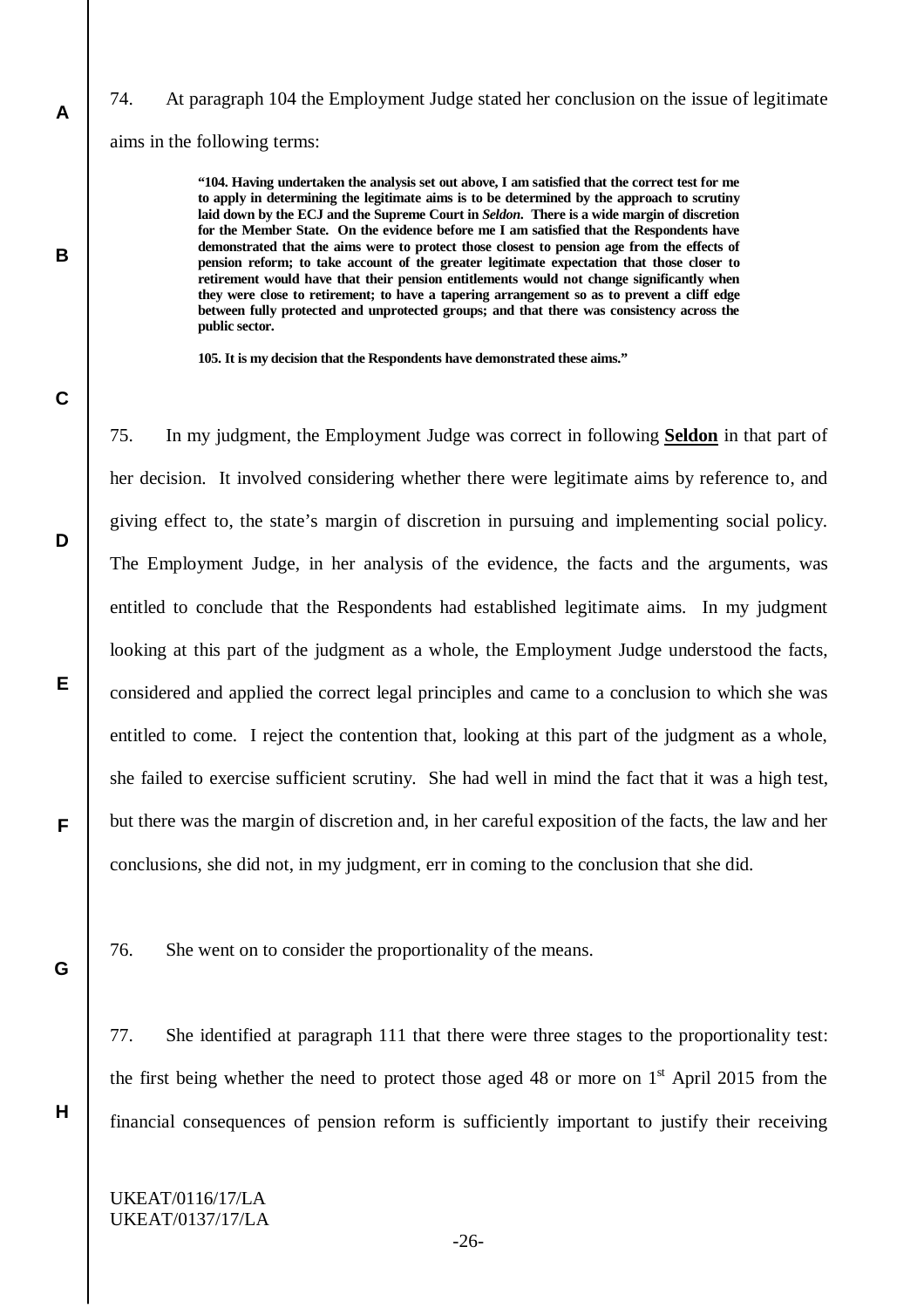pension benefits that are very much more valuable than those received by younger Firefighters for the same work having regard to the fact that it was a legitimate aim to protect those closest to retirement. She noted at paragraph 112 that the Claimants argued that the impact on the unprotected group was catastrophic and unfair, although she said that "these go to the pension reforms themselves. The reforms are not what is at issue in this case. The issue solely relates to the transitional provisions". She reminded herself of the guidance given in **Seldon** relating to consistency and that the application of a general rule consistently was itself an important element in the justification.

78. At paragraph 114 she described the severe impacts of the differential between those granted protection and those not granted protection by reference to the case of one of the Claimants Mr Bebbington. She referred herself to the second and third limbs of the test.

79. Her conclusion on this aspect of the matter is set out at paragraphs 115 to 117. It was on the basis that:

> **"… there has to be a line drawn at some point. That is a social policy choice and inevitably some individuals will be disadvantaged …**

> **116. It was reasonably necessary for the Government to draw the line at some point. I am satisfied that the Respondents have demonstrated a legitimate aim and having considered the three stage test, I am also satisfied that that aim was proportionate."**

80. In my judgment, in considering whether the means adopted by the Government were proportionate in order to achieve the legitimate aims, the Employment Judge was entitled to have regard to the fact that the Government was seeking to implement a social policy and that questions of consistency of application were significant. In so doing she was following what she took to be the approach identified in **Seldon** and to that extent she cannot be faulted.

**H**

**A**

**B**

**C**

**D**

**E**

**F**

**G**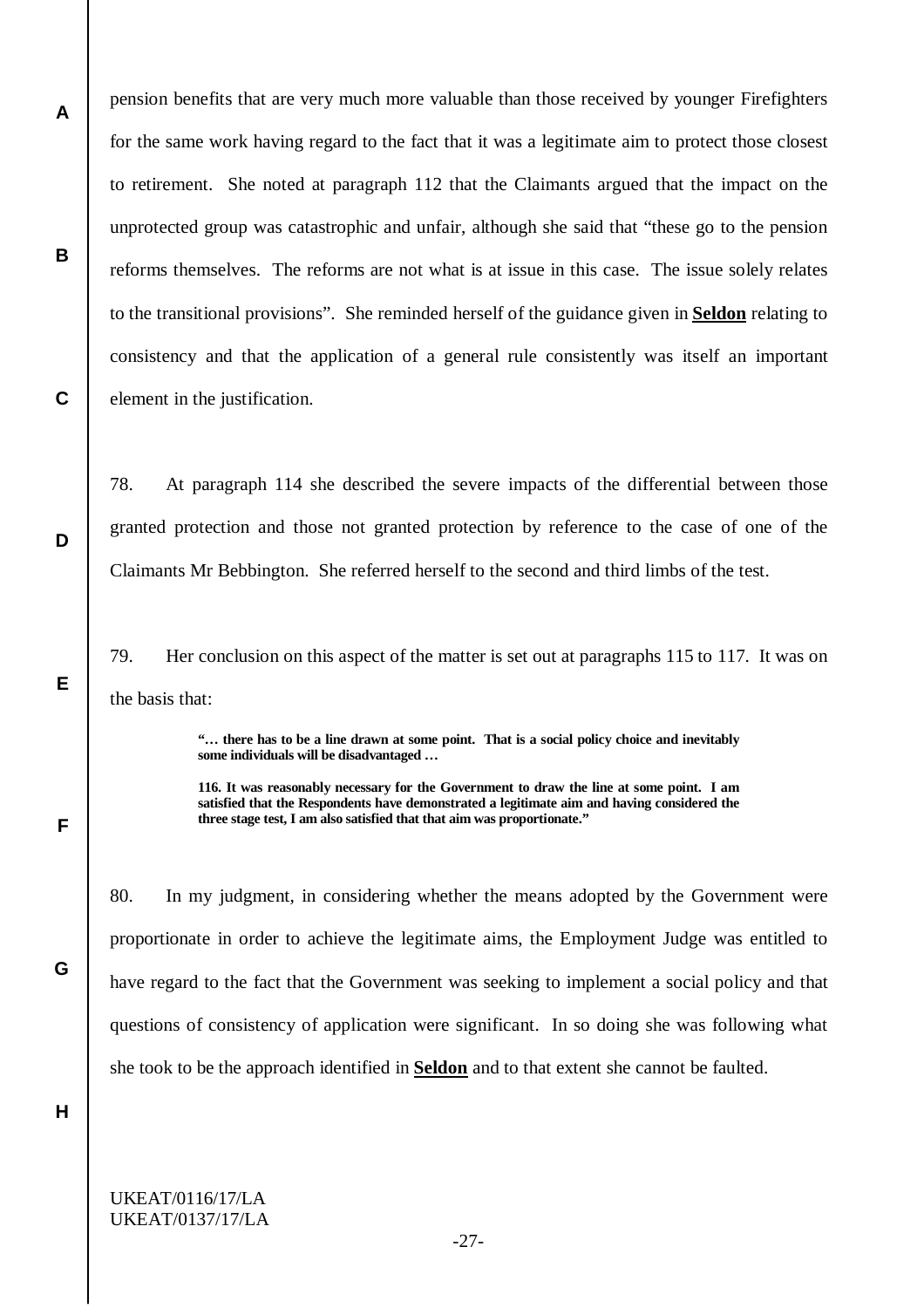81. She did, however, have to grapple with the issue posed by the Claimants, namely that, comparing the protected group with the unprotected group, the differential between the two was said to be catastrophic and unfair for the unprotected group. This contention was made in the context of the Claimants' submission of law that, when considering the issue as applied to them, the ET ought, additionally, to make up its own mind on the question of proportionality, applying the established domestic law principles described in **Hardy and Hansons**, **MacCulloch** and **Lockwood**.

82. The Employment Judge did not do so. Her conclusion was that it was sufficient for her to consider the issue of proportionality by reference solely to the approach identified by the ECJ/CJEU line of authorities and, as she understood it, approved by the Supreme Court in **Seldon**. It also appears that she did not fully appreciate that, although the differential of which the complainants complained amounted to their being subject to the changes in the pension schemes by reason of the Government's implementation of the pension reforms, which were not in issue, their complaint was of differential treatment by not being granted the full protection against such changes granted to those who were older than they were but denied to them by reason of their age. It followed that, in practice, their complaint was that they were subject to the changes in the pension scheme whereas they should have been protected from those changes and that this failure was unlawful age discrimination.

83. In my judgment, in this limited respect, the Employment Judge erred in law. She failed to appreciate that in **Seldon**, whilst the Supreme Court had given effect to the approach of the ECJ/CJEU in applying article 6(1), both in respect of legitimate aim and means (see paragraph 55 of Baroness Hale) the Supreme Court had gone on, in paragraph 59 and following, to require that the means be carefully scrutinised in the context of the particular business concerned, in

UKEAT/0116/17/LA UKEAT/0137/17/LA

**A**

**B**

**C**

**D**

**E**

**F**

**G**

**H**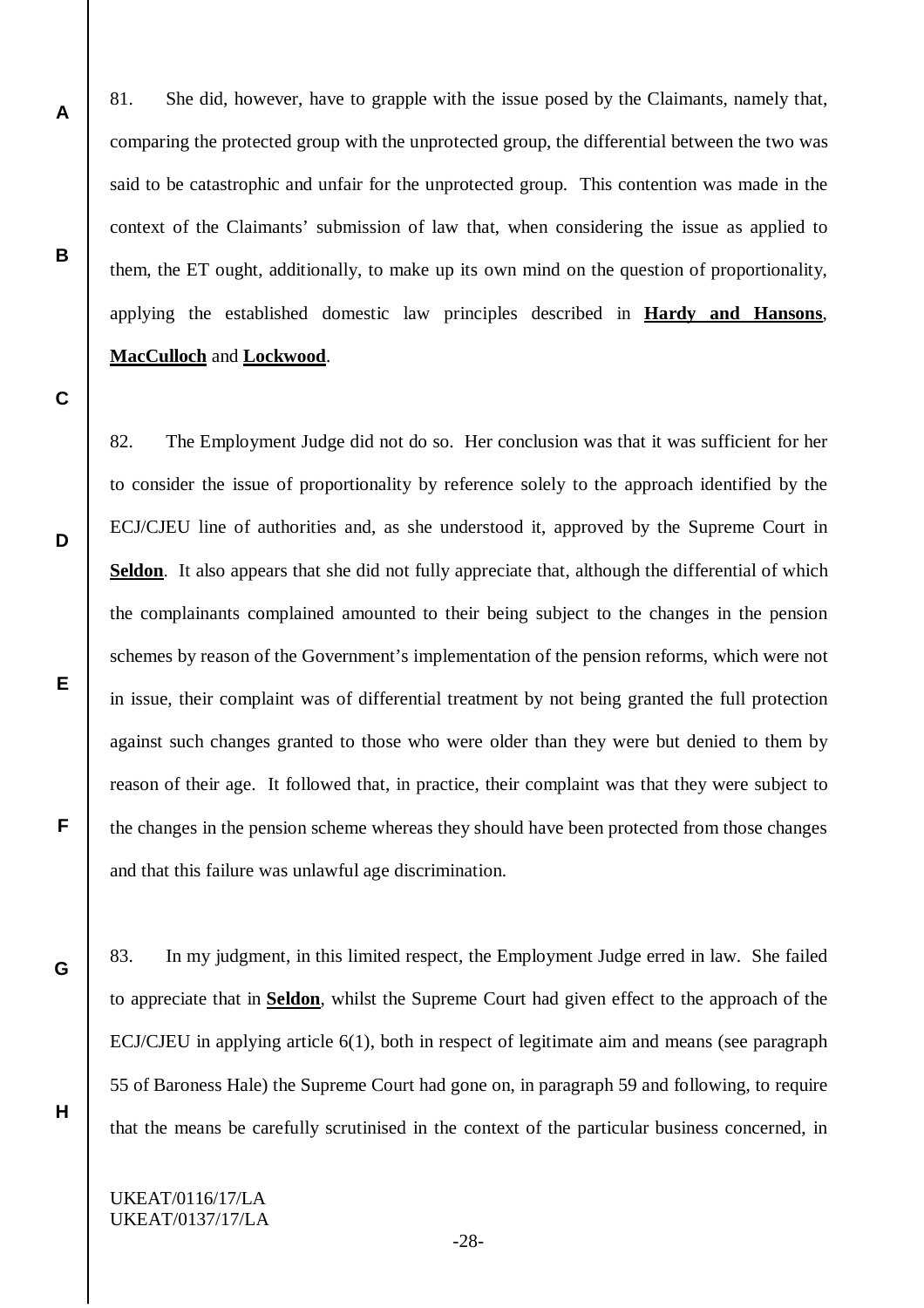order to see whether they met the objective and whether there were not other, less discriminatory, measures which would do so. In particular, she failed to recognise that, on the issue of proportionate means of achieving a legitimate aim, the Court of Appeal in **Lockwood** had said that the judgment in **MacCulloch** had provided comprehensive guidance on the application of the test and the rigour with which tribunals must apply it (at paragraph 46). In my judgment, the Employment Judge erred in law in failing to consider whether, in the context of the Firefighters' Pension Schemes, the application of the transitional provisions and the differential treatment on the grounds of age was a proportionate means for achieving what she had concluded, were, and was entitled to conclude were, legitimate aims of social policy.

#### Conclusion on These Issues

84. In my judgment, the Employment Judge's decision on the issue of legitimate aims was correct, did not contain any error of law so the appeals on those grounds fail. She did, however, err in law in her consideration of the question of whether the means were proportionate for achieving the legitimate aims and, accordingly, the Appellants' appeal must be upheld in that respect.

85. In my judgment this is not a case where it would be open or appropriate for the Employment Appeal Tribunal to come to a conclusion on the question whether the transitional provisions were, or were not, a proportionate means for achieving the legitimate aims of the Respondents. The matter will have to be determined by a tribunal. I will receive argument on whether, given the limited basis upon which this appeal has succeeded, it is more appropriate to remit the case for decision: on the question of proportionate means, applying the correct test; to the same tribunal, or to a differently constituted tribunal.

**H**

**A**

**B**

**C**

**D**

**E**

**F**

**G**

# UKEAT/0116/17/LA UKEAT/0137/17/LA

-29-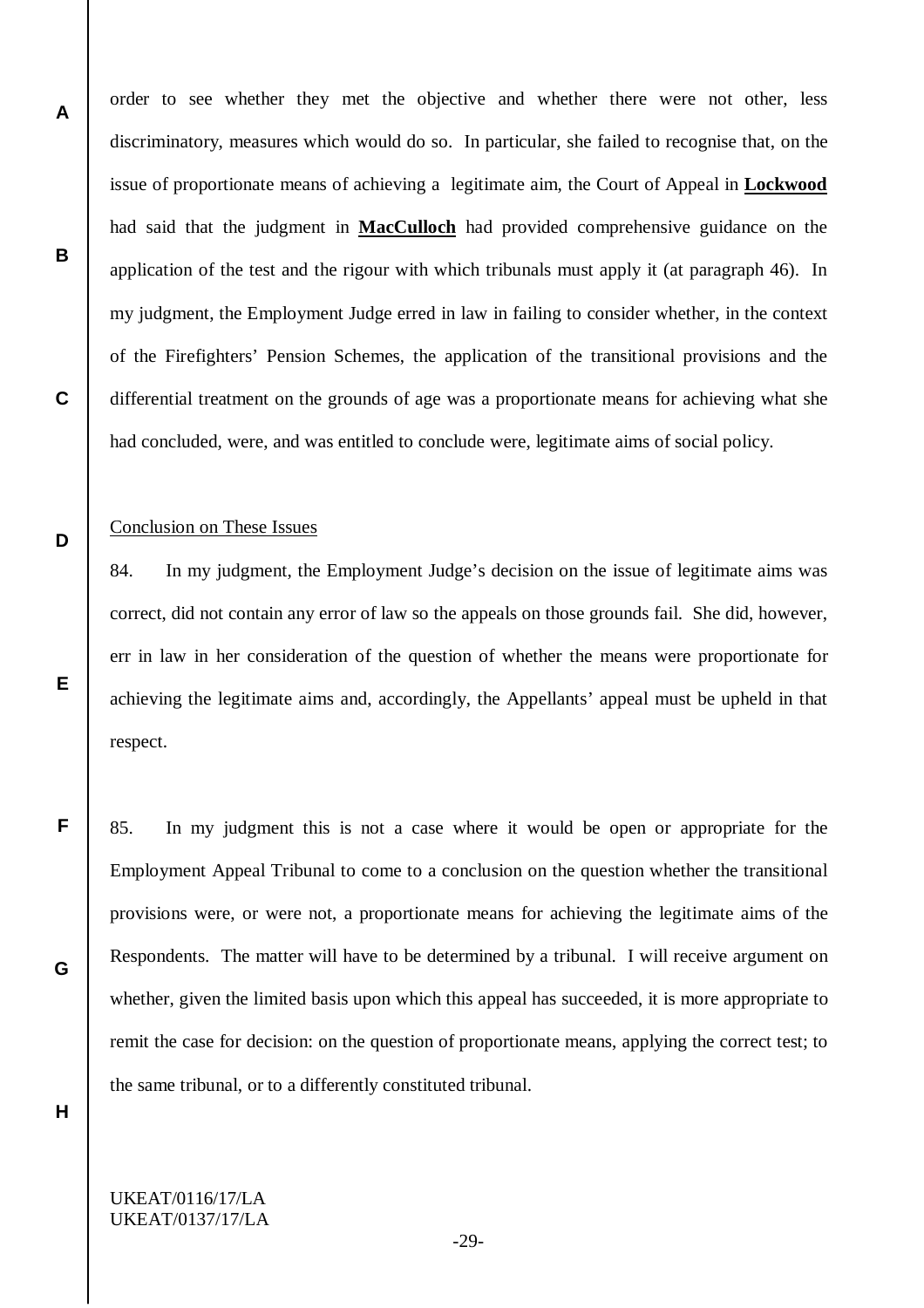| A           | <b>Equal Pay and Indirect Discrimination Claims</b>             |                                                                                                                                                                                                                                                                                |  |  |  |
|-------------|-----------------------------------------------------------------|--------------------------------------------------------------------------------------------------------------------------------------------------------------------------------------------------------------------------------------------------------------------------------|--|--|--|
|             | 86.                                                             | On the main appeal I have concluded, for the reasons set out above, that the appeal                                                                                                                                                                                            |  |  |  |
|             |                                                                 | succeeds and, subject to argument, that the appropriate course is to remit the case to the same or                                                                                                                                                                             |  |  |  |
| B           | a differently constituted tribunal for a further/fresh hearing. |                                                                                                                                                                                                                                                                                |  |  |  |
|             | 87.                                                             | I now consider these separate claims in this litigation.                                                                                                                                                                                                                       |  |  |  |
| $\mathbf C$ | <b>Equal Pay</b>                                                |                                                                                                                                                                                                                                                                                |  |  |  |
|             | 88.                                                             | Section 67 of the Equality Act 2010 provides:                                                                                                                                                                                                                                  |  |  |  |
|             |                                                                 | "(1) If an occupational pension scheme does not include a sex equality rule, it is to be treated<br>as including one.                                                                                                                                                          |  |  |  |
| D           |                                                                 | (2) A sex equality rule is a provision that has the following effect -                                                                                                                                                                                                         |  |  |  |
|             |                                                                 | (a) if a relevant term is less favourable to A than it is to B, the term is modified so as<br>not to be less favourable;                                                                                                                                                       |  |  |  |
|             |                                                                 | $\ddotsc$                                                                                                                                                                                                                                                                      |  |  |  |
|             |                                                                 | (3) A term is relevant if it is -                                                                                                                                                                                                                                              |  |  |  |
| Е           |                                                                 | (a) a term on which persons become members of the scheme, or<br>(b) a term on which members of the scheme are treated                                                                                                                                                          |  |  |  |
|             |                                                                 | "                                                                                                                                                                                                                                                                              |  |  |  |
|             |                                                                 |                                                                                                                                                                                                                                                                                |  |  |  |
| F           | 89.                                                             | Section 69 concerns the defence of material factor. It provides, insofar as is relevant:                                                                                                                                                                                       |  |  |  |
|             |                                                                 | "(4) A sex equality rule has no effect in relation to a difference between A and B in the effect of<br>a relevant matter if the trustees or managers of the scheme in question show that the<br>difference is because of a material factor which is not the difference of sex. |  |  |  |
|             |                                                                 | (5) 'Relevant matter' has the meaning given in section 67.                                                                                                                                                                                                                     |  |  |  |
| G           |                                                                 | (6) For the purposes of this section, a factor is not material unless it is a material difference<br>between A's case and B's."                                                                                                                                                |  |  |  |
|             |                                                                 |                                                                                                                                                                                                                                                                                |  |  |  |
|             | 90.                                                             | Section $67(8)$ provides that:                                                                                                                                                                                                                                                 |  |  |  |
| Н           | "A relevant matter is -<br>(a) a relevant term "                |                                                                                                                                                                                                                                                                                |  |  |  |
|             |                                                                 |                                                                                                                                                                                                                                                                                |  |  |  |
|             |                                                                 | <b>UKEAT/0116/17/LA</b>                                                                                                                                                                                                                                                        |  |  |  |
|             |                                                                 | <b>UKEAT/0137/17/LA</b><br>$-30-$                                                                                                                                                                                                                                              |  |  |  |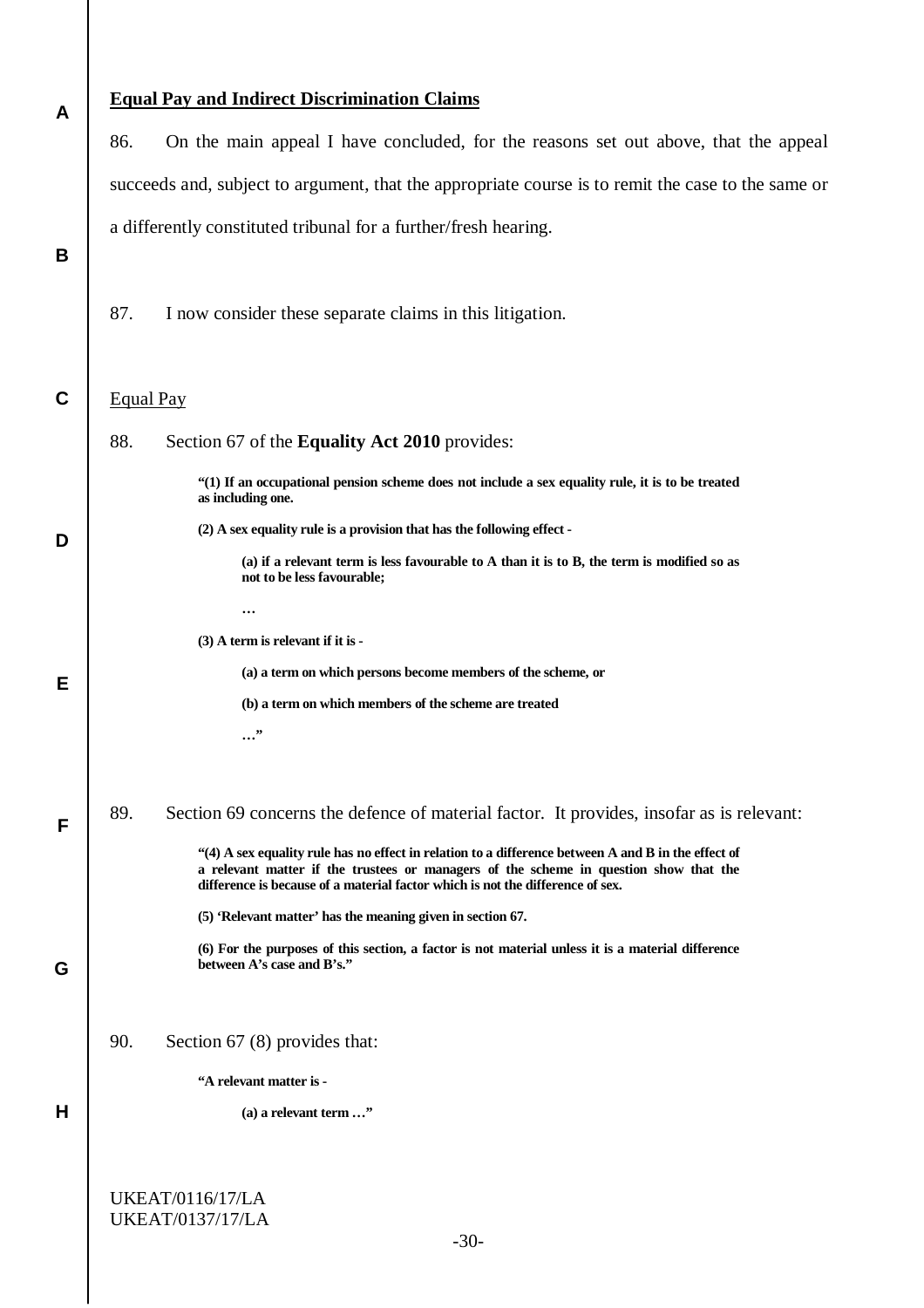91. The Employment Judge set out her conclusions at paragraphs 122 to 134. In these paragraphs she dealt with a number of different types of claim including the equal pay claim and a piggy-back claim associated with the equal pay claim. She was referred to, and considered, a number of authorities, many of which concerned indirect sex and race discrimination, with which I deal below. However, although these paragraphs can be somewhat confusing to the reader, the Employment Judge kept separate her conclusions on equal pay and on the indirect discrimination claims.

92. At paragraph 129 she made a finding of fact that the material factor in respect of the difference between the female Claimant, Ms Sargeant, and her chosen male comparators was age and not sex. On that basis she concluded that the claim of equal pay fails.

93. Paragraph 129 is less than clear - the Employment Judge seemed to think that, because the material factor was age and not sex, "no material factor defence was necessary". Upon a proper analysis, her finding of fact meant that the material factor defence under section 69(4) arose. Notwithstanding that element of confusion, in my judgment, the Employment Judge did not err in law in concluding, on the basis of that finding of fact, that the material factor defence had been made out. The equal pay claim arose under section 67 which imposes a sex equality rule. The statutory defence to such a claim is found in section 69(4). By contrast, a claim under section 66, based on a sex equality clause, is subject to a different, and more complicated, statutory defence pursuant to the provisions of section  $69(1)$ , (2) and (3) involving, as one element, the issue of justification. That issue does not arise for decision under section 69(4).

94. It follows that the appeal against the equal pay claim fails. So too does the associated piggy-back claim.

UKEAT/0116/17/LA UKEAT/0137/17/LA

**A**

**B**

**C**

**D**

**E**

**F**

**G**

**H**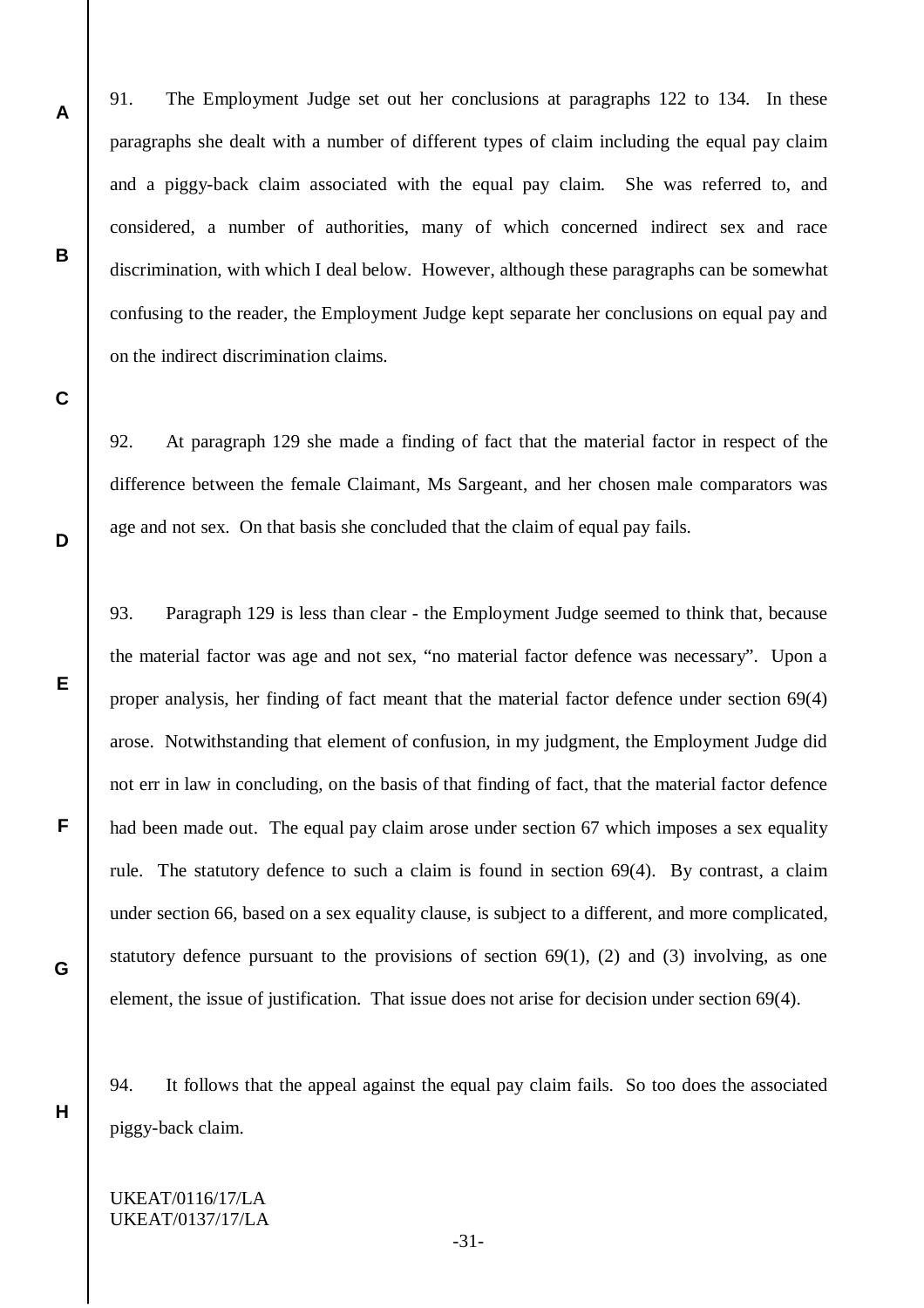# Claims for Indirect Sex and Race Discrimination 95. These claims were brought under section 19 of the **Equality Act 2010**. The relevant provisions are as follows: **"(1) A person (A) discriminates against another (B) if A applies to B a provision, criterion or practice which is discriminatory in relation to a relevant protected characteristic of B's. (2) For the purposes of subsection (1), a provision, criterion or practice is discriminatory in relation to a relevant protected characteristic of B's if - (a) A applies, or would apply, it to persons with whom B does not share the characteristic, (b) it puts, or would put, persons with whom B shares the characteristic at a particular disadvantage when compared with persons with whom B does not share it, (c) it puts, or would put, B at that disadvantage, and (d) A cannot show it to be a proportionate means of achieving a legitimate aim. (3) The relevant protected characteristics are - … race; … sex"** Section 23 provides: **"(1) On a comparison of cases for the purposes of section … 19 there must be no material difference between the circumstances relating to each case."** 96. The Employment Judge, at paragraph 129, had found as a fact that the material factor was age and not sex. Having drawn that conclusion, she further concluded, in paragraph 130, that the claim of equal pay fails. 97. The Employment Judge went on, in paragraph 131, to consider the claims of indirect sex and race discrimination. She said that if she were wrong in concluding "that the material factor

**H**

**A**

**B**

**C**

**D**

**E**

**F**

**G**

UKEAT/0116/17/LA UKEAT/0137/17/LA

is not race or sex but age", then the issue for the tribunal would be one of objective justification.

She referred to the test of objective justification in claims of indirect discrimination by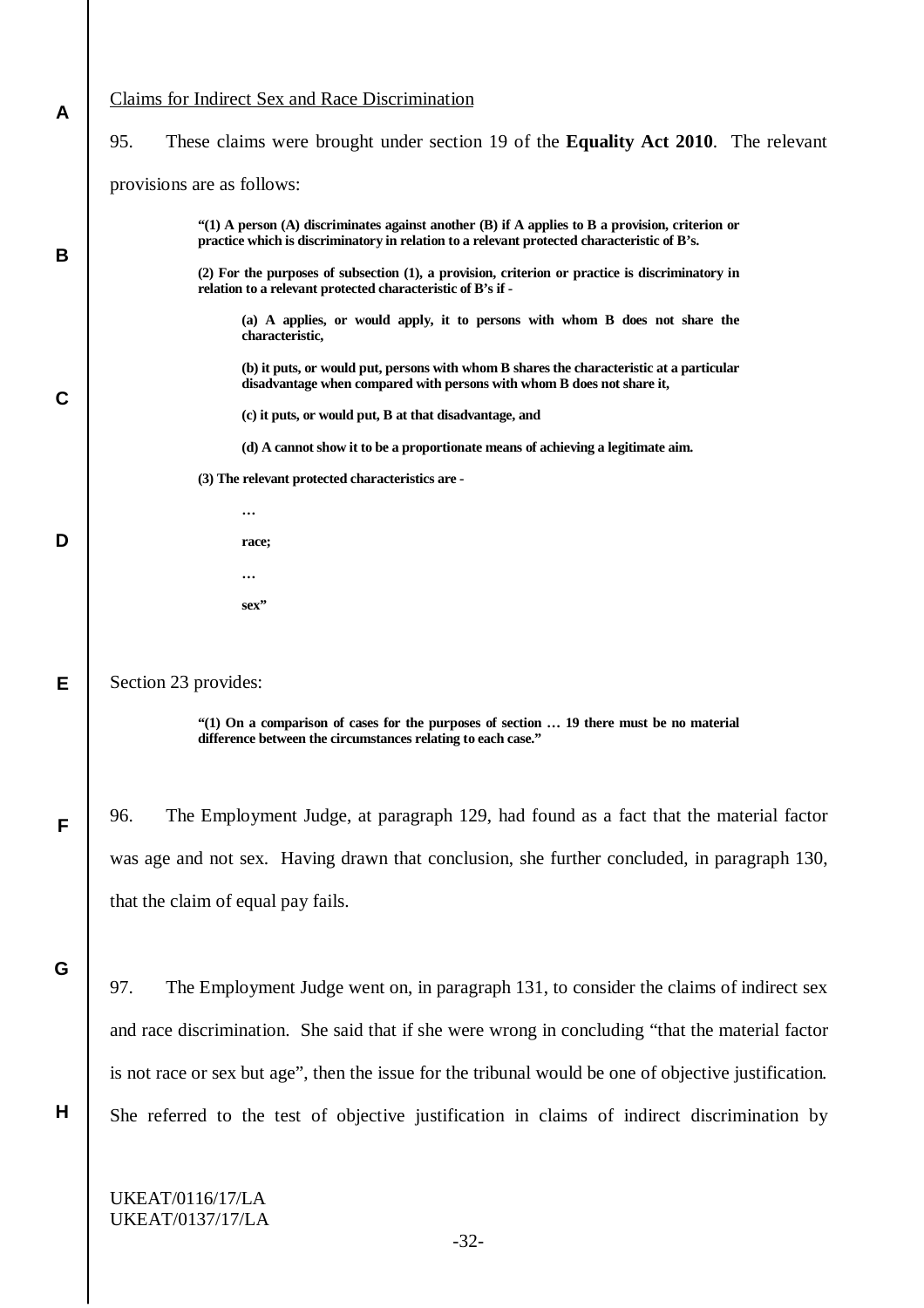reference to **Chief Constable of West Yorkshire Police v Homer** [2012] ICR 704. She went on to say:

> **"I am satisfied that, in the light of my decision in relation to age discrimination, the Respondents have demonstrated objective justification in the claims of sex and race discrimination."**

98. There is a difficulty with this part of the judgment. The Employment Judge's decision in relation to age discrimination was based on "the margin of discretion" approach described in the ECJ/CJEU cases. The Employment Judge explicitly rejected the argument that her decision should be taken on the basis of the ET coming to its own decision without any margin of discretion, as exemplified by the case of **Homer**, following a line of domestic authority.

99. I have found that, in relation to the age discrimination claim, the Employment Judge erred in law in failing herself and without reference to any margin of discretion, to consider, in the specific context of the Firefighters' pension schemes, the impact of the social policy reflected in the transitional provisions - in particular the age based disparity of treatment by excluding the Claimants from the protection of the transitional provisions. If the Appellants are correct that, in the light of the current authorities, the only route to a defence to this claim is by means of section 19(2)(d) (the justification defence) then, by parity of reasoning, this issue too must be remitted to a tribunal for a decision on the justification defence.

100. I have to consider whether the Employment Tribunal's finding of fact, that the material factor is age and not sex, has sufficient traction to preclude the need for consideration of the justification defence in relation to the indirect discrimination claims.

101. The decision of the ET on this issue was reached following consideration of a number of cases, including two decisions of the Court of Appeal **Essop v Home Office** [2015] ICR 1063

UKEAT/0116/17/LA UKEAT/0137/17/LA

**A**

**B**

**C**

**D**

**E**

**F**

**G**

**H**

-33-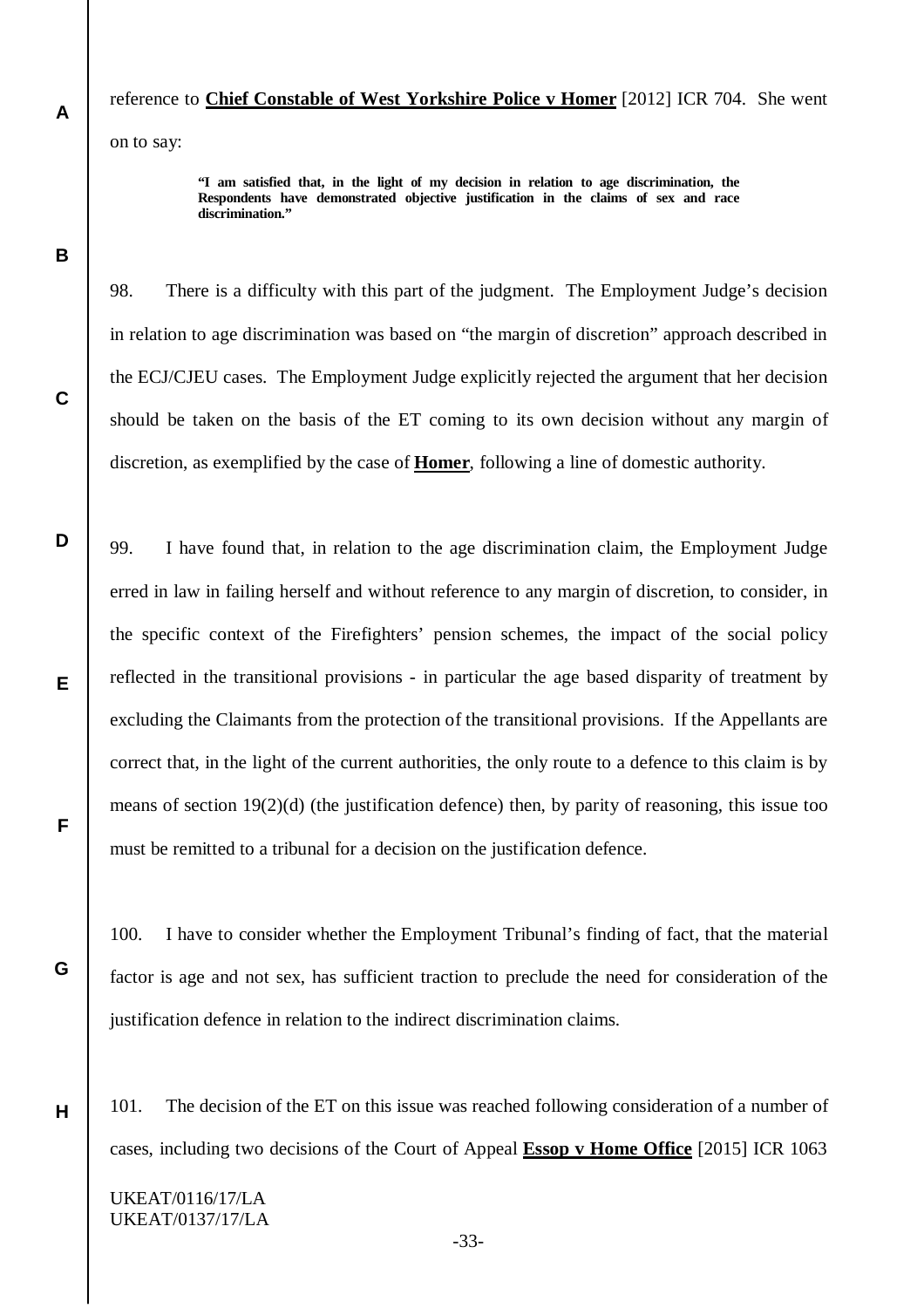and **Naeem v Secretary of State for Justice** [2016] ICR 289. Those cases have now been decided by the Supreme Court. The Appellants contend that, in the light of the Supreme Court decision, the Employment Judge erred in concluding that, because the material factor is age and not sex or race, the issue of justification under section 19(2)(d) does not arise.

102. **Essop and Naeem** [2017] ICR 640 were heard together. In **Essop**, the Claimants, BME Civil Servants and Civil Servants of different ethnicities who were over the age of 35, brought claims of indirect discrimination on the grounds that they were less likely than non BME, or younger, candidates to pass the core skills assessment test necessary for promotion. The BME pass rate was 40.3% of that of the white candidates and the pass rate of candidates aged 35 or older was 37.4% of that of candidates below that age. In each case there was a 0.1% likelihood that this could happen by chance but no one was able to put forward a reason why the proportion of BME, or older, candidates failing was significantly higher than the proportion of white, or younger, candidates failing.

103. In **Naeem** an imam employed by the Prison Service claimed indirect discrimination on the ground that, as a Muslim chaplain, he was disadvantaged by the pay system, where employees progressed up pay bands partly in accordance with length of service. The evidence was that Muslim chaplains were first employed in 2002. Longer serving Christian chaplains, who were able to join the service before 2002, were more likely to be higher up the pay scale.

104. Baroness Hale gave the judgment with which the other members of the Supreme Court agreed. At paragraph 25 she described an important contrast between direct and indirect discrimination:

> **"Direct discrimination expressly requires a causal link between the less favourable treatment and the protected characteristic. Indirect discrimination does not. Instead it requires a causal link between the PCP and the particular disadvantage suffered by the group and the**

UKEAT/0116/17/LA UKEAT/0137/17/LA

**A**

**B**

**C**

**D**

**E**

**F**

**G**

**H**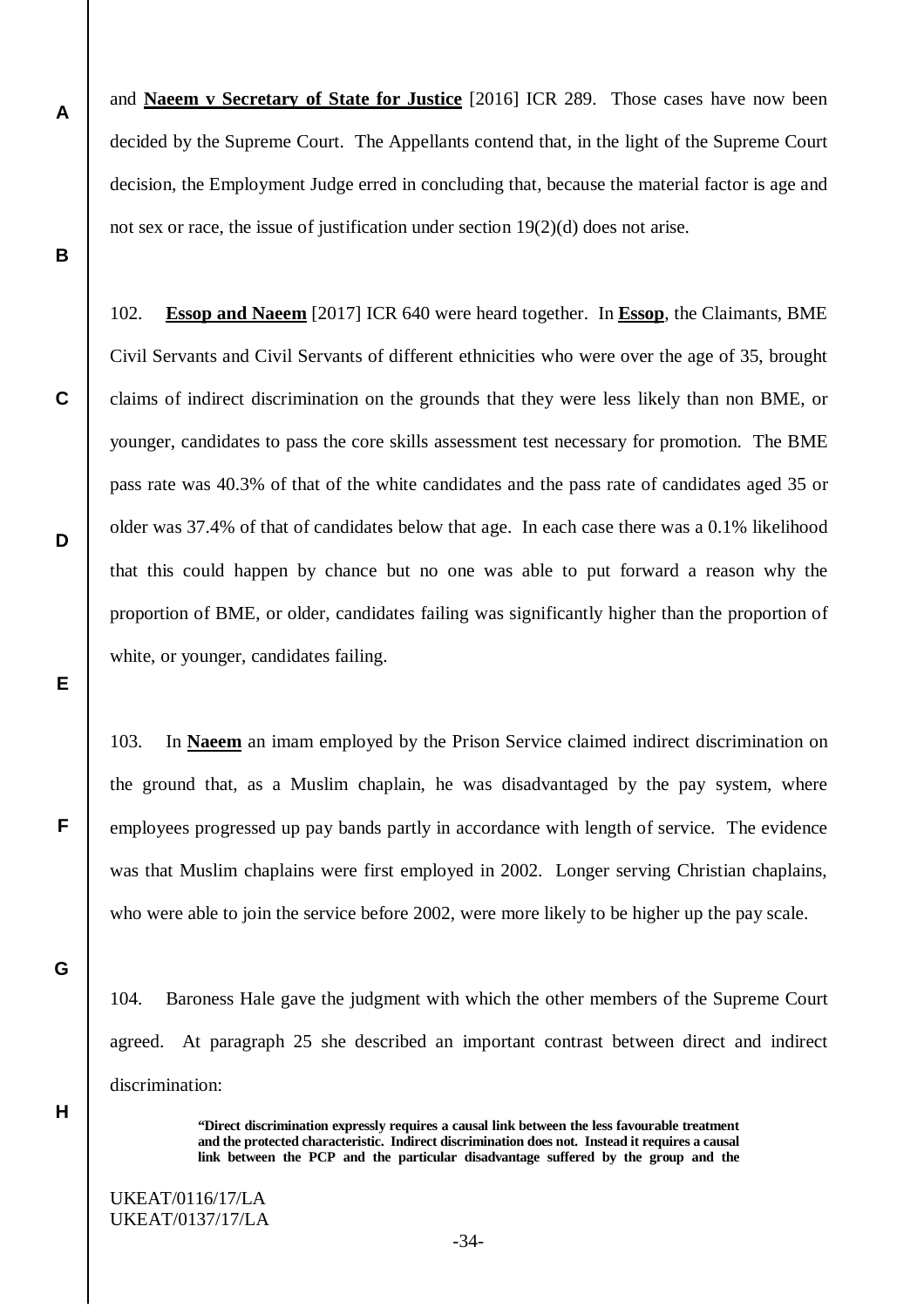**individual. The reason for this is that the prohibition of direct discrimination aims to achieve equality of treatment. Indirect discrimination assumes equality of treatment … but aims to achieve a level playing field where people sharing a particular protected characteristic are not subject to requirements which many of them cannot meet but which cannot be shown to be justified."**

105. At paragraph 28 she described a salient feature of indirect discrimination to be:

**"It is commonplace for the disparate impact, or particular disadvantage, to be established on the basis of statistical evidence … Statistical evidence is designed to shown correlations between particular variables and particular outcomes and to assess the significance of those correlations. But a correlation is not the same as a causal link."**

#### 106. At paragraph 30 Baroness Hale commented that:

**"All the above salient features of the definition of indirect discrimination support the claimants' case that there is no need to prove the reason why the PCP in question puts or would put the affected group at a particular disadvantage."**

107. Baroness Hale then identified two main arguments of the Respondent. The second was that undeserving Claimants who have failed (in the **Essop** case) for reasons nothing to do with the disparate impact may coat tail upon the claims of the deserving ones. The Respondent's argument was that it must be open for the Respondent to show that the particular Claimant was not put at a disadvantage by the requirement by showing that there was no causal link between the PCP, the disadvantage suffered by the individual and the fact of his protected characteristic. For example, the Claimant failed because he did not prepare for the exam or such like reasons.

108. Baroness Hale stated that the answer to this conundrum was that a candidate, who failed for such reasons, was not in the same position as a candidate who diligently prepared, turned up at the right place at the right time and finished the tasks he was set. In such a situation "there would be a material difference between the circumstances relating to each case contrary to section  $23(1)$ " so that the comparison would be invalid and the claim would fail.

**H**

**A**

**B**

**C**

**D**

**E**

**F**

**G**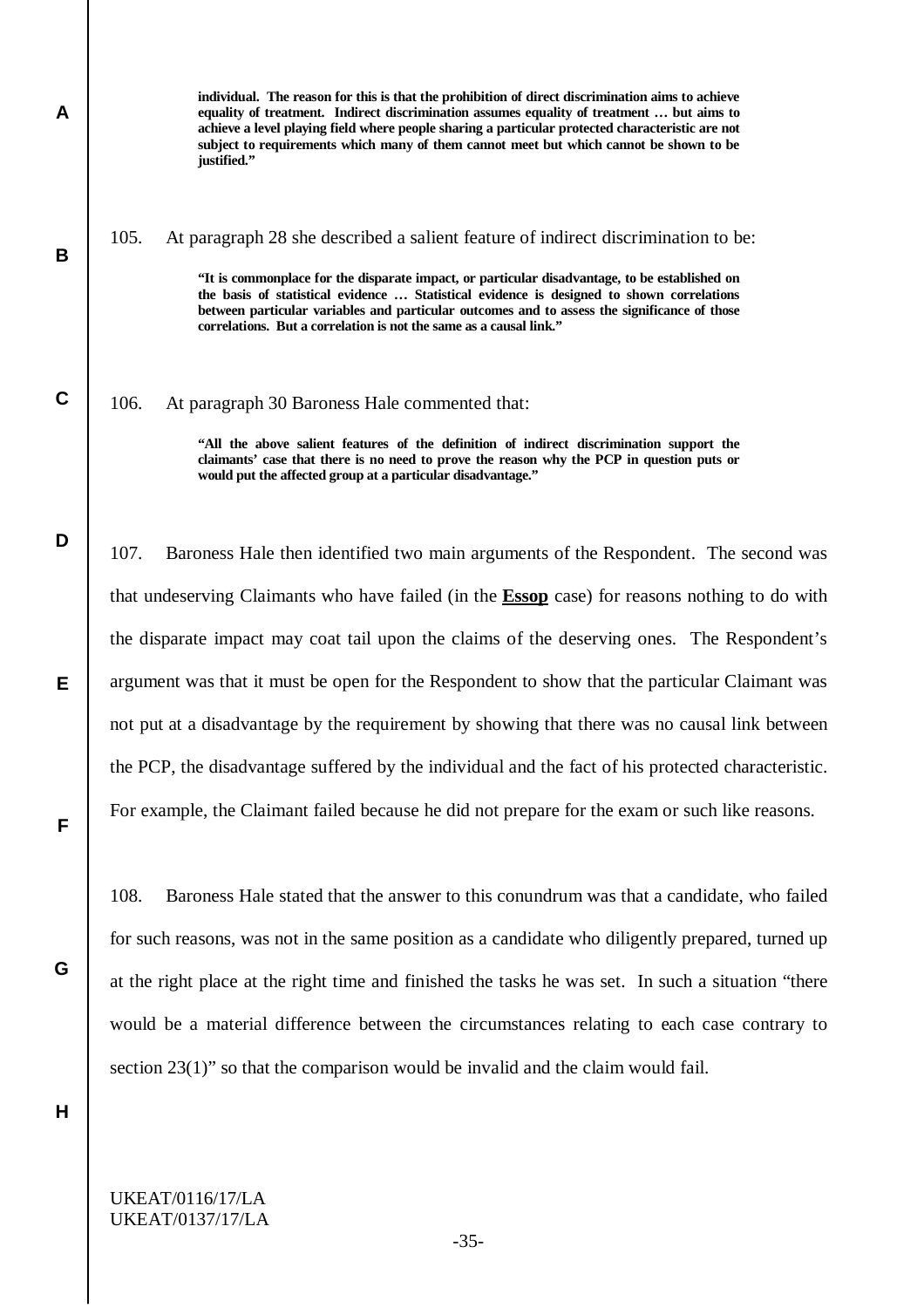109. Baroness Hale's decision is set out in paragraph 33 in the following terms:

**"… In order to succeed in an indirect discrimination claim, it is not necessary to establish the reason for the particular disadvantage to which the group is put. The essential element is a causal connection between the PCP and the disadvantage suffered, not only by the group, but also by the individual."** 

110. The Respondents contend that, on the basis of Baroness Hale's judgment, there is imported a requirement that the protected characteristic, for example gender or race, explains the causal link between the PCP and the particular disadvantage. In the case of the Firefighters, it is common ground that the PCP is the requirement that Firefighters be of a certain age and the particular disadvantage is being excluded from the protected group. It is also common ground that there is a causal link between the two - the Claimants are at a particular disadvantage excluded from the protected group - by reason of the PCP - that they must be of a certain age. Nonetheless, argue the Respondents, it must be open to them to show that causal link has nothing to do with the protected characteristic, whether gender or race, and, if they can, then the issue of objective justification does not arise.

111. The Respondents seek to derive support for this proposition by reference to the argument presented by the Respondent in **Essop**, that it must be open to the Respondent to show that the particular Claimant was not put at a disadvantage by the requirement, in which case there would be no causal link between the PCP and the disadvantage suffered by the individual. Baroness Hale indicates, at paragraph 33, that the way in which that issue is dealt with in the statute is that, if there is a material difference between the circumstances relating to the cases being compared, then, pursuant to section 23(1), the comparison relied on would be invalid and, accordingly, the claim would fail without the need to invoke the justification defence under section 19(2)(d).

**H**

**A**

**B**

**C**

**D**

**E**

**F**

**G**

## UKEAT/0116/17/LA UKEAT/0137/17/LA

-36-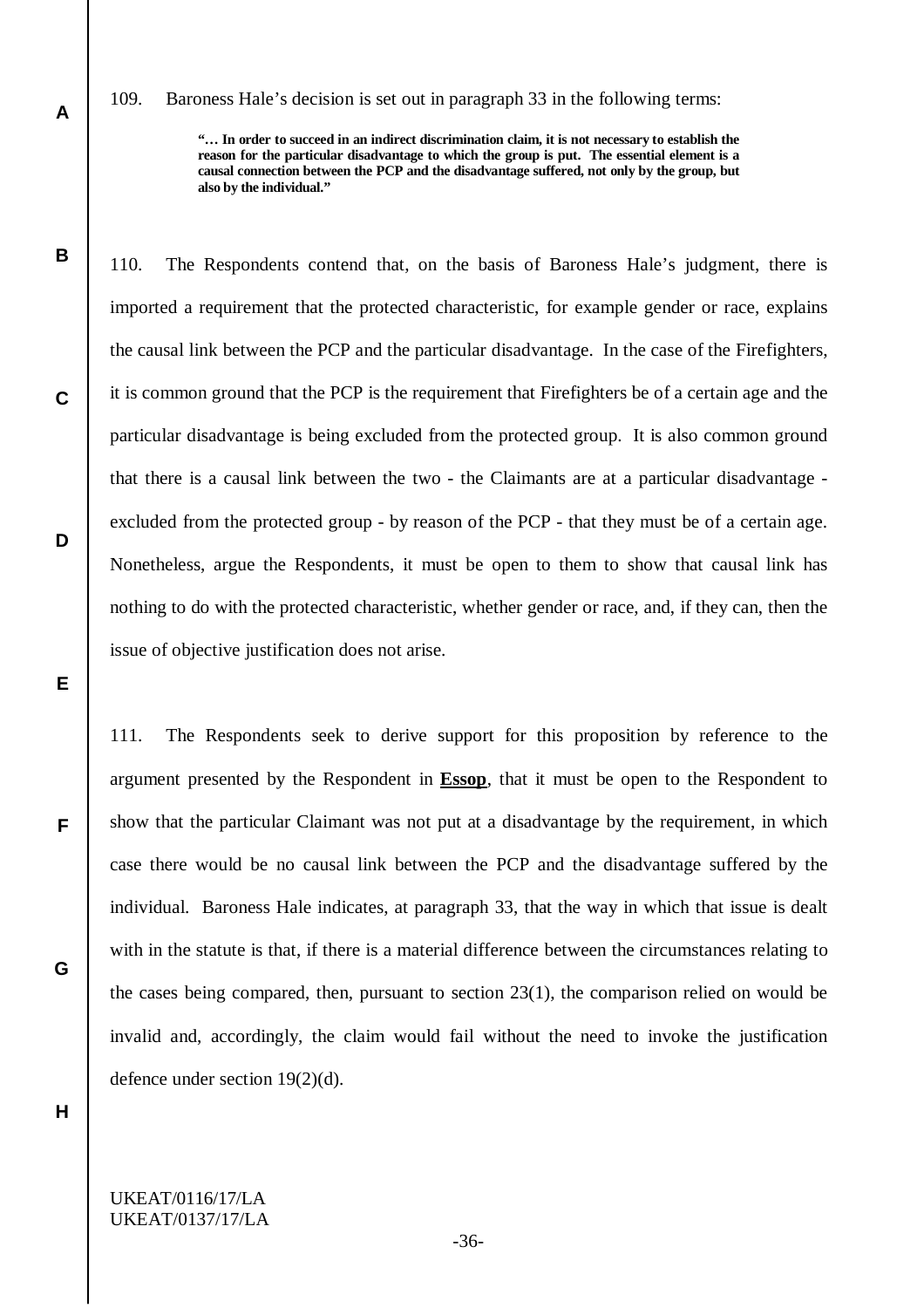112. Applying the approach of **Essop** and **Naeem** in the Supreme Court, there is a causal link in the case of Ms Sargeant (BME woman) between the PCP (requiring her to be of a certain age) and the particular disadvantage (not being entitled to be a member of the protected group). On the face of it, that is sufficient to ensure that the Respondents' defence can only be that of justification under section  $19(2)(d)$ .

113. If it were the case of a given individual that she was at a particular disadvantage when compared with men/non BME Firefighters to whom the PCP also applies, but there was a material difference in the circumstances of her case, then it would be open to a Respondent to establish a defence by virtue of section 23(1). In that way, as Baroness Hale explained, provision is made in the statutory scheme for the type of case described in **Essop**.

114. There is no evidence or suggestion in this case that Ms Sargeant's case is different in any material respect from the circumstances of any other person in the unprotected group who share either of her protective characteristics.

115. Accordingly, in the light of **Essop** and **Naeem** in the Supreme Court, the conclusion of the Employment Judge, at paragraph 129s and 131, that this case does not call for justification under section 19(2)(d) is wrong in law.

116. It therefore follows that the appeal in respect of the Employment Tribunal's findings on indirect race and sex discrimination must succeed. I have also concluded in the main section of this decision that the Employment Judge erred in law in deciding that the Respondents had demonstrated objective justification in respect of these claims. The appropriate course is to

**H**

**A**

**B**

**C**

**D**

**E**

**F**

**G**